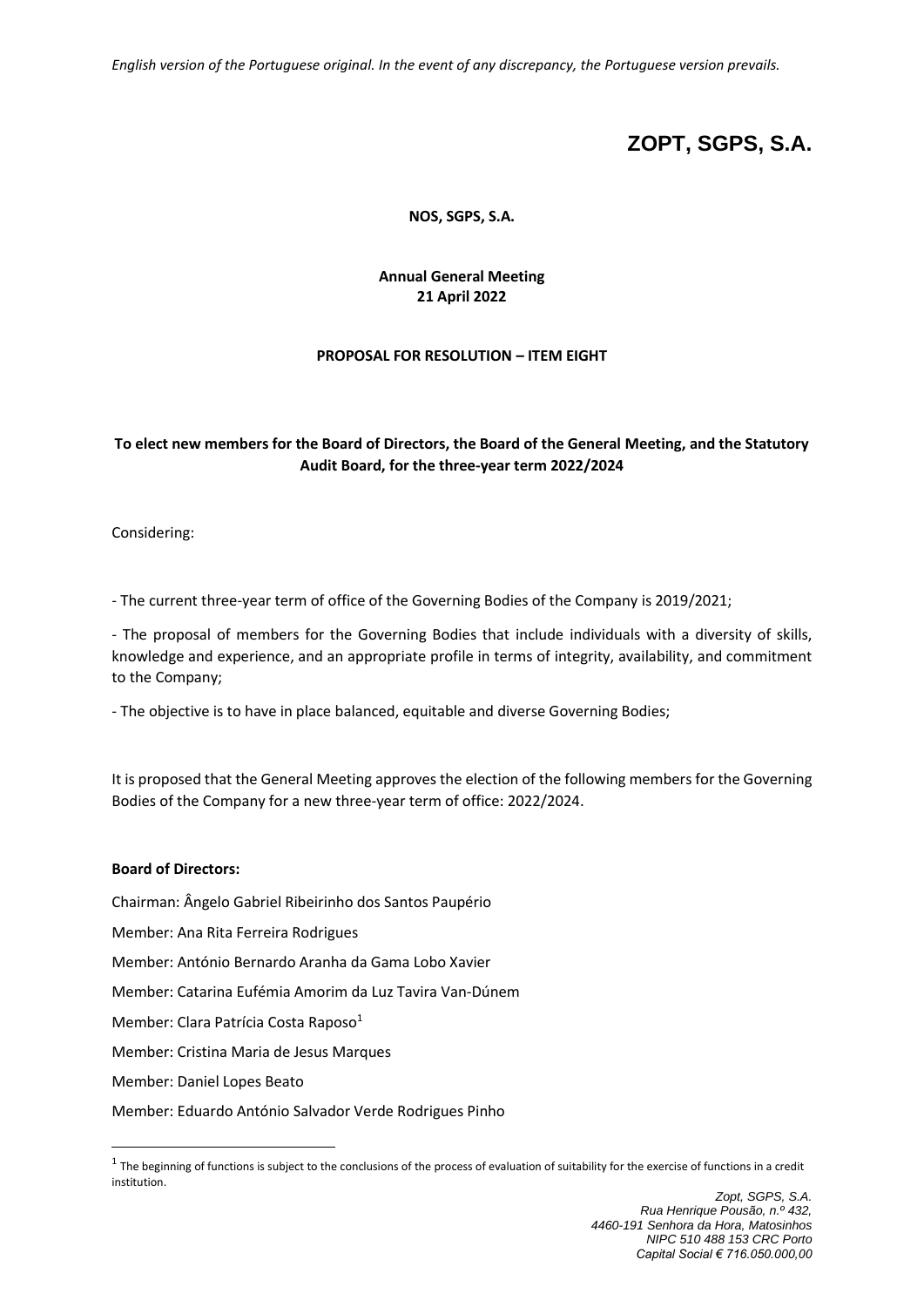*English version of the Portuguese original. In the event of any discrepancy, the Portuguese version prevails.*

# **ZOPT, SGPS, S.A.**

Member: Filipa de Sousa Taveira da Gama Santos Carvalho Member: João Pedro Magalhães da Silva Torres Dolores Member: Jorge Filipe Pinto Sequeira dos Santos Graça Member: José Pedro Faria Pereira da Costa Member: Luís Moutinho do Nascimento Member: Manuel António Neto Portugal Ramalho Eanes Member: Maria Cláudia Teixeira de Azevedo Member: Miguel Nuno Santos Almeida

#### **Board of the General Meeting:**

Chairman: António Agostinho Cardoso da Conceição Guedes Secretary: Maria Daniela Farto Baptista Passos

#### **Statutory Audit Board:**

Chairman: José Pereira Alves Member: Patrícia Andrea Bastos Teixeira Lopes Couto Viana Member: Paulo Cardoso Correia da Mota Pinto Alternate Member: Ana Luísa Nabais Aniceto da Fonte

Attached to this proposal are curriculum vitae for each of the individuals mentioned above, with the information as required by the provisions of subparagraph d) of paragraph (1) of Article 289 of the Portuguese Companies Code.

Lisbon, 1 April 2022

The Shareholder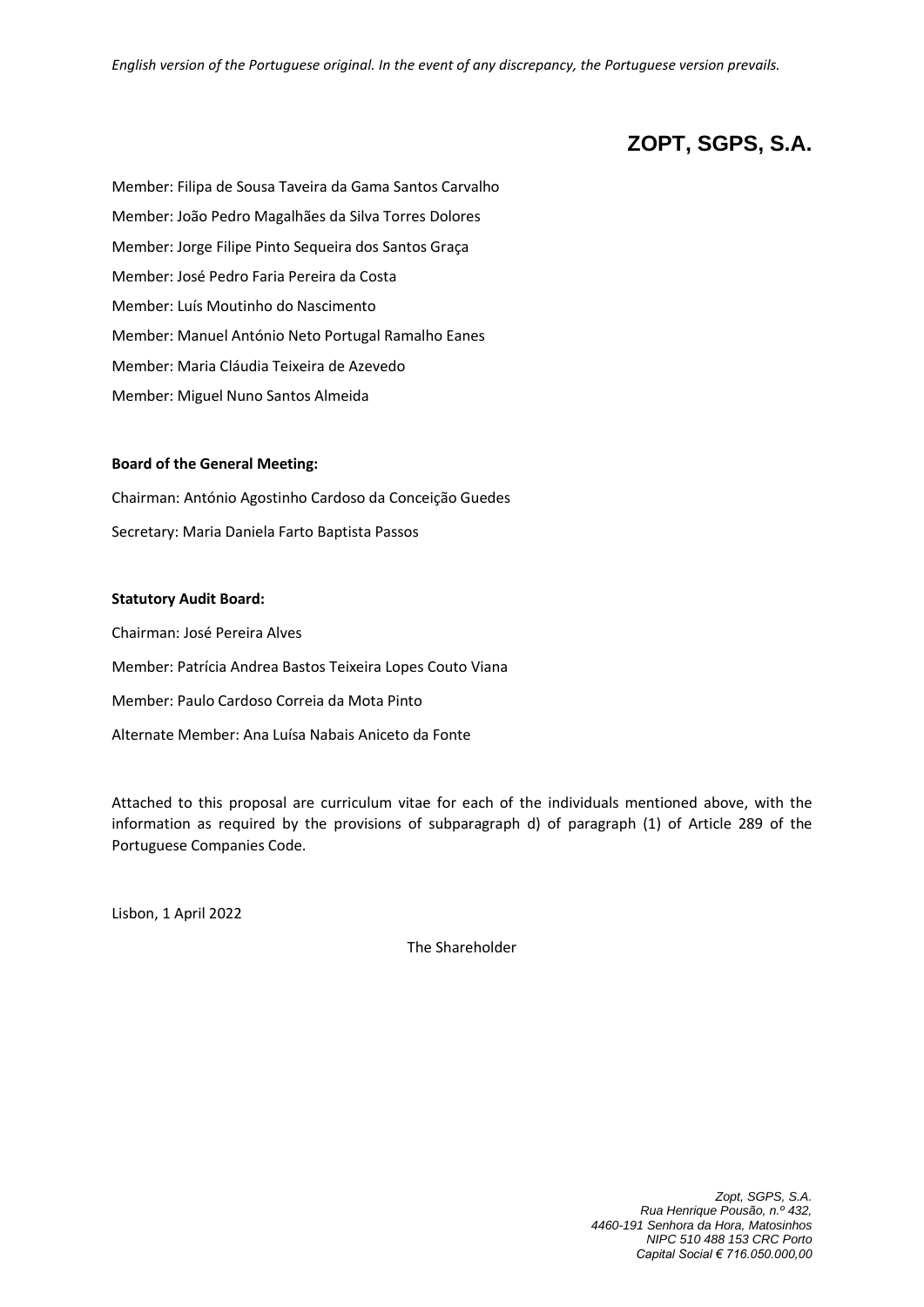*English version of the Portuguese original. In the event of any discrepancy, the Portuguese version prevails.*

## **PROPOSAL ITEM 8**

**ANNEX**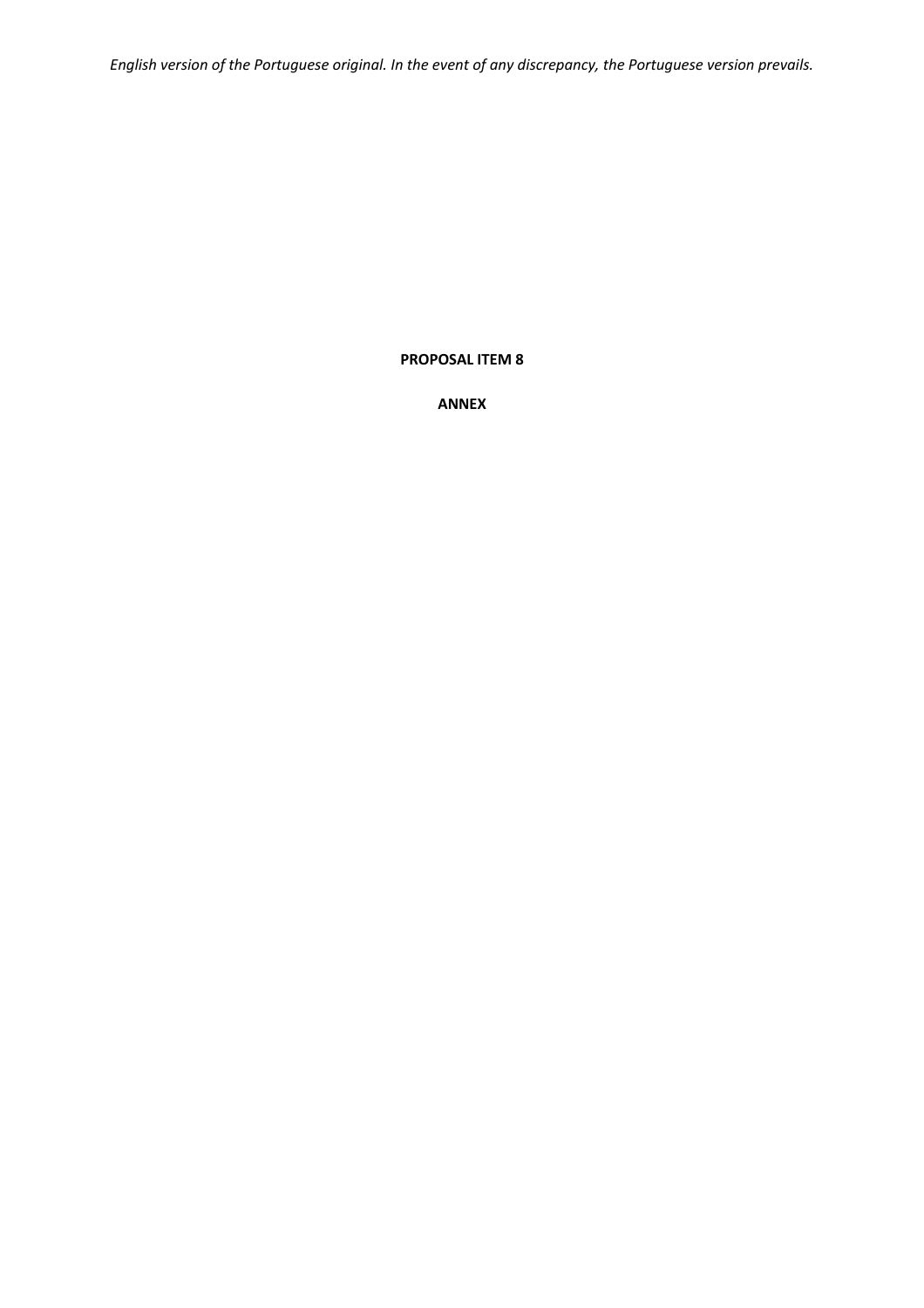## • **BOARD OF DIRECTORS**

|                                | Ângelo Gabriel Ribeirinho dos Santos                                                                                                                |
|--------------------------------|-----------------------------------------------------------------------------------------------------------------------------------------------------|
| Date of Birth                  |                                                                                                                                                     |
| 14/09/1959                     |                                                                                                                                                     |
| <b>Academic Curriculum</b>     |                                                                                                                                                     |
| 1982                           | Degree in Civil Engineering - FEUP                                                                                                                  |
| 1988-1989                      | Master's in Business Administration - MBA - Porto Business School                                                                                   |
| <b>Professional experience</b> |                                                                                                                                                     |
| 1982-1984                      | Structural Designer at Tecnopor (Civil Engineering)                                                                                                 |
| 1984-1989                      | Senior Technician at EDP (Energy)                                                                                                                   |
| 1989-1991                      | Television Project Manager at Sonae Tecnologias de Informação, SA                                                                                   |
| 1991-1994                      | Director of Planning and Control at Sonae Investimentos - SGPS, SA (currently<br>Sonae - SGPS, SA)                                                  |
| 1994-1996                      | Director of several companies within Sonae Distribuição, SGPS, SA (currently Sonae<br>MC, SGPS, SA) - Retail                                        |
| 1994-2007                      | Member of the Board of Directors of Modelo Continente Hipermercados, SA                                                                             |
| 1996-2007                      | CFO of Sonae Distribuição, SGPS, SA (currently Sonae MC, SGPS, SA) and Director of<br>several of its affiliates (Retail)                            |
| 1996-2007                      | Executive Member of the Board of Directors of Sonae Capital, SGPS, SA                                                                               |
| 2000-2007                      | Executive Vice President, CFO and Chairman of the Finance Committee of Sonae -<br>SGPS, SA                                                          |
| 2004-2009                      | Member of the Board of Directors of MDS - Corretor de Seguros, SA                                                                                   |
| 2005-2016                      | Member of the Board of Directors of Sonae Investments BV.;                                                                                          |
| 2006-2016                      | Member of the Board of Directors of Sontel BV                                                                                                       |
| 2007 - April 2015              | Executive Vice-Chairman of Sonae - SGPS, SA                                                                                                         |
| 2007- March 2018               | Member of the Board of Directors of MDS, SGPS, SA (Chairman of the Board of<br>Directors since October 2014)                                        |
| 2009-2019                      | Member of the Board of Directors of Modelo Continente, SGPS, SA (Chairman of the<br>Board of Directors since January 2019)                          |
| 2010-2016                      | Vice-Chairman of the Board of Directors of Sonae - Specialized Retail, SGPS, SA                                                                     |
| 2010-2016                      | Vice-Chairman of the Board of Directors of Sonaerp - Retail Properties, SA                                                                          |
| 2010-2016                      | Chairman of the Board of Directors of MDS Auto, Mediação de Seguros, SA                                                                             |
| 2010-2016                      | Member of the Board of Governors of Universidade Católica Portuguesa                                                                                |
| 2010-2018                      | Member of the Board of Directors of Sonae Center Serviços II, SA (currently Sonae<br>MC - Serviços Partilhados, SA)                                 |
| 2011-2015                      | Member of the Supervisory Board of Porto Business School                                                                                            |
| 2012-2016                      | Chairman of the Board of Directors of Sonaecom - Serviços Partilhados, SA SGPS,<br>S.A.;                                                            |
| 2013-2016                      | Chairman of the Board of Directors of Sonae RE, SA                                                                                                  |
| 2013-2016                      | Chairman of the Board of Directors of Sonaegest - Sociedade Gestora de Fundos de<br>Investimento, SA (currently SFS - Gestão de Fundos, SGFI, S.A.) |
| 2014-2019                      | Chairman of the Board of Directors of Sonae Financial Services, SA                                                                                  |
| 2015-2019                      | Co-CEO of Sonae - SGPS, SA                                                                                                                          |
| 2016-2019                      | Chairman of the Board of Directors of SFS - Gestão e Consultoria SA                                                                                 |
| 2018-2019                      | Member of the Board of Directors of Sonae Corporate, SA                                                                                             |
| 2018-2020                      | Vice-Chairman of the Board of Directors of Iberian Sports Retail Group, S. L.                                                                       |
| <b>Since 2007</b>              | Member of the Board of Directors of Sonae Sierra, SGPS, S.A.                                                                                        |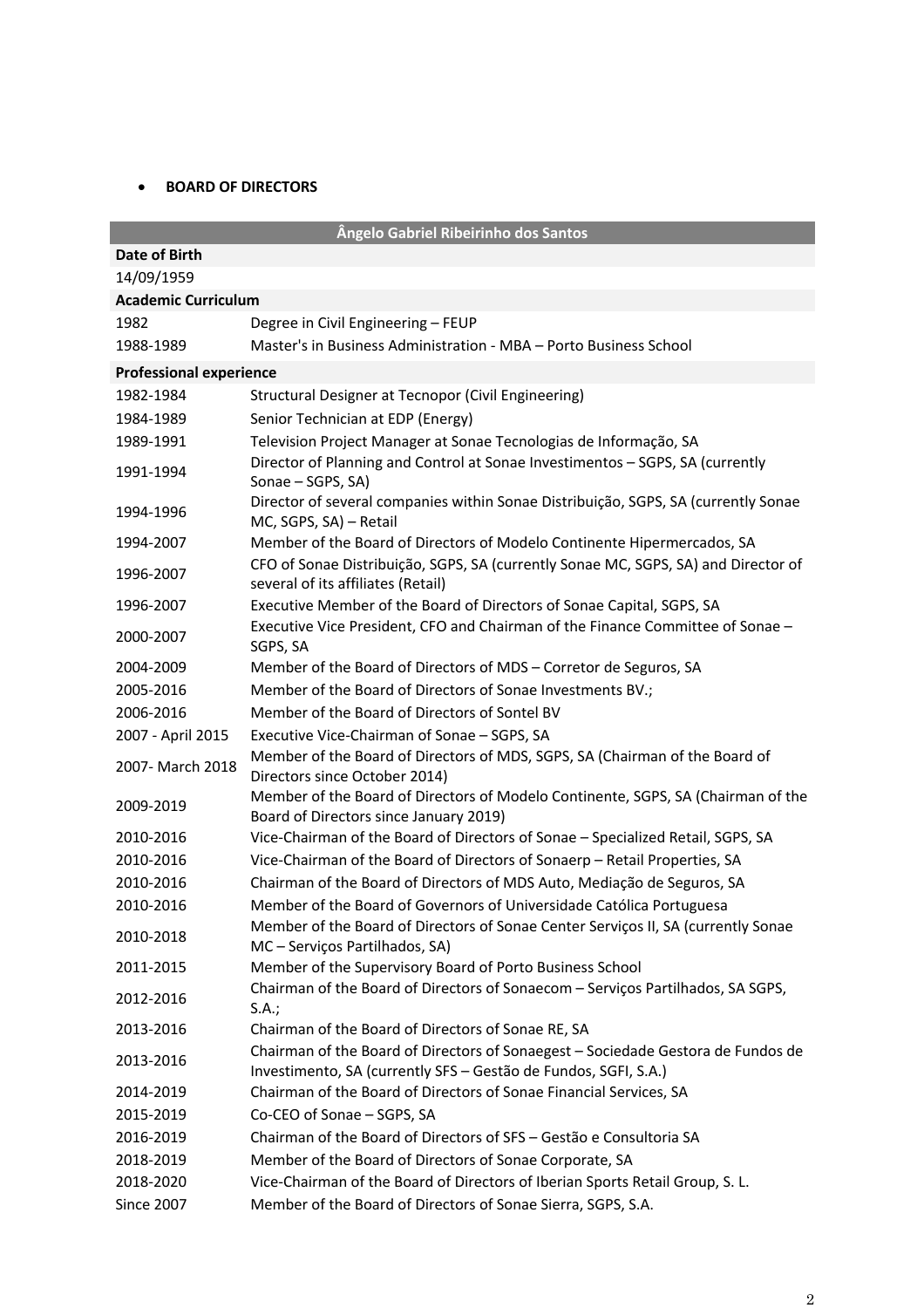| <b>Since 2007</b> | Member of the Board of Directors of Sonae MC, SGPS, SA                                                      |
|-------------------|-------------------------------------------------------------------------------------------------------------|
| <b>Since 2007</b> | Chairman of the Board of Directors of Sonaecom, SGPS, SA                                                    |
| <b>Since 2007</b> | Chairman of the Board of Directors of Sonae Investment Management - Software<br>and Technology, SA          |
| <b>Since 2007</b> | Chairman of the Board of Directors of Público - Comunicação Social, SA                                      |
| <b>Since 2012</b> | Member of the Board of Directors of ZOPT, SGPS, SA                                                          |
| <b>Since 2013</b> | Chairman of the Board of Directors of NOS, SGPS, SA (from 2013 to 2020 Member of<br>the Board of Directors) |
| <b>Since 2018</b> | Chairman of the Board of Directors of Sonae Holdings, SA                                                    |
| <b>Since 2018</b> | Member of the Board of Directors of Efanor Investimentos, SGPS, SA                                          |
| Since April 2019  | Member of the Board of Directors of Sonae SGPS, SA                                                          |
| <b>Since 2019</b> | Chairman of the Board of Directors of Sonae FS, SA                                                          |
| <b>Since 2019</b> | Member of the Board of Directors of Sonae Capital, SGPS, SA                                                 |
| <b>Since 2019</b> | Member of the Board of Directors of Fundação Manuel Cargaleiro                                              |
| Since June 2021   | Member of the Board of Directors of Sonae Indústria, SGPS, SA                                               |

Chairman of the Board of Directors of Sonaecom, SGPS, SA Chairman of the Board of Directors of Sonae Investment Management - Software and Technology, SA Chairman of the Board of Directors of Público – Comunicação Social, SA Member of the Board of Directors of SONAE, SGPS, SA Member of the Board of Directors of ZOPT, SGPS, SA Chairman of the Board of Directors of NOS, SGPS, SA Member of the Board of Directors of Sonae MC, SGPS, SA Chairman of the Board of Directors of Sonae Holdings, SA Member of the Board of Directors of Sonae Sierra, SGPS, S.A. Chairman of the Board of Directors of Sonae FS, SA Member of the Board of Directors of SONAE Capital, SGPS, SA Member of the Board of Directors of Sonae Indústria, SGPS, SA Member of the Board of Directors of Efanor Investimentos, SGPS, SA Member of the Board of Directors of Love Letters – Galeria de Arte, SA Chairman of the Board of Directors of Enxomil – Consultoria e Gestão, SA Chairman of the Board of Directors of Enxomil – Sociedade Imobiliária, SA Member of the Board of Directors of APGEI (Portuguese Association of Industrial Engineering and Management) Member of the Board of Directors of Fundação Cargaleiro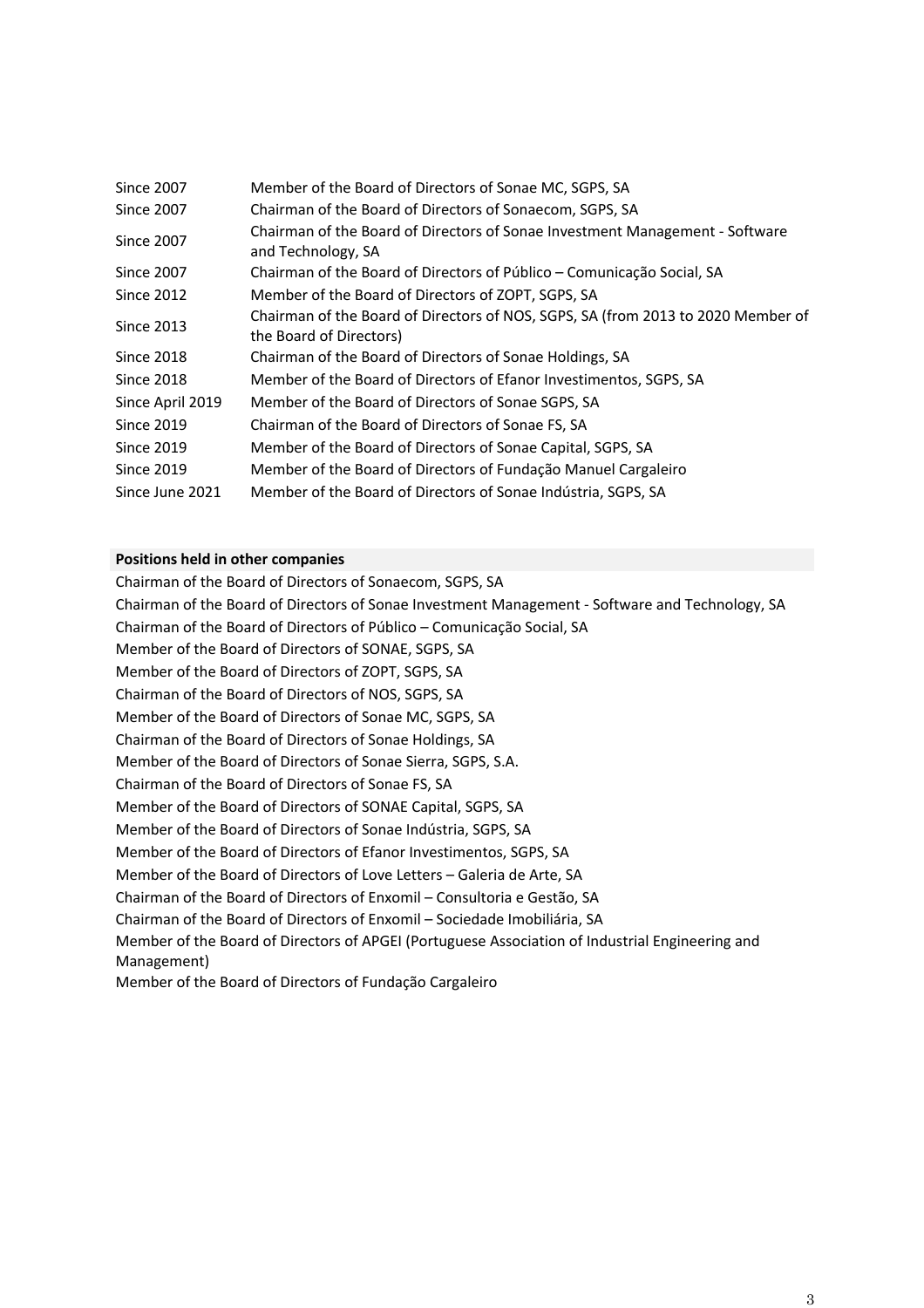| <b>Ana Rita Ferreira Rodrigues</b> |                                                                                          |  |
|------------------------------------|------------------------------------------------------------------------------------------|--|
| Date of Birth                      |                                                                                          |  |
| 14/11/1988                         |                                                                                          |  |
| <b>Academic Curriculum</b>         |                                                                                          |  |
| 2006-2009                          | Degree in Management - Faculty of Economics at the University of Porto                   |  |
| 2011                               | Postgraduate Diploma in Tax Law - University of Coimbra                                  |  |
| 2019-2021                          | <b>MBA - Porto Business School</b>                                                       |  |
| <b>Professional experience</b>     |                                                                                          |  |
| 2009-2011                          | Associate, Audit, PricewaterhouseCoopers & Associados, SROC, Lda.                        |  |
| 2011-2015                          | Responsible for the Control and Consolidation Department at Sonaecom, SGPS, S.A.         |  |
| 2015-2017                          | Manager – Transaction Service, PricewaterhouseCoopers – AG Assessoria de<br>Gestão, Lda. |  |
| 2017-2020                          | Project Director Santoro Finance – Prestação de Serviços, S.A.                           |  |
| 2018-2020                          | Member of the Board of Directors of Santoro Finance - Prestação de Serviços S.A.         |  |

Manager of PTCG – Consultoria de Gestão, Lda. Project Director – Terra Peregrin, S.A.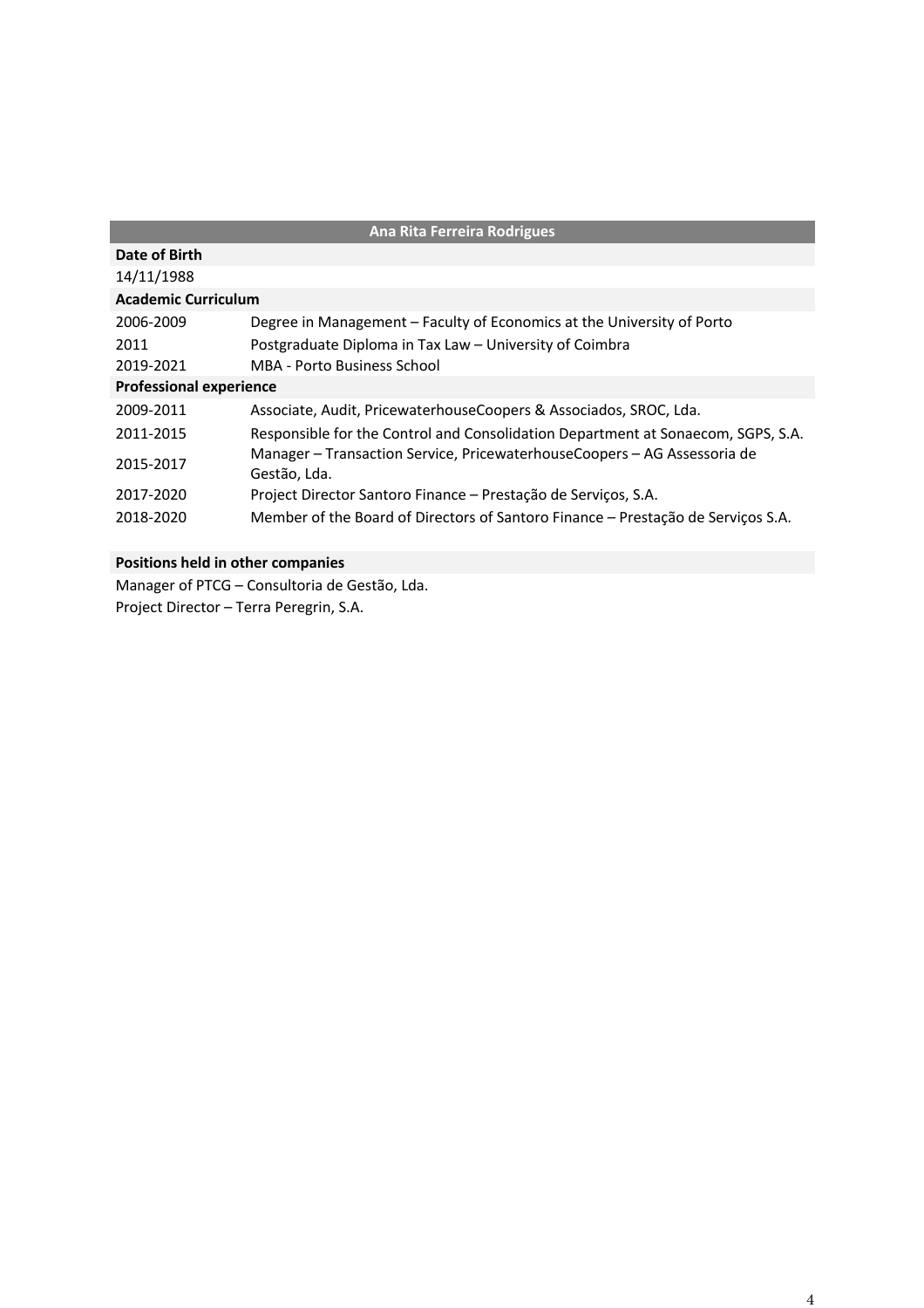|                                | António Bernardo Aranha da Gama Lobo Xavier                                                                                                            |
|--------------------------------|--------------------------------------------------------------------------------------------------------------------------------------------------------|
| Date of Birth                  |                                                                                                                                                        |
| 16/10/1959                     |                                                                                                                                                        |
| <b>Academic Curriculum</b>     |                                                                                                                                                        |
| 1982                           | Degree in Law - University of Coimbra                                                                                                                  |
| 1988                           | Master's in Economic Law - University of Coimbra                                                                                                       |
| <b>Professional experience</b> |                                                                                                                                                        |
| 1983-1988                      | Assistant - University of Coimbra Law School, where he taught Political Economy<br>and Public Finance                                                  |
| 1988-1994                      | Assistant - University of Coimbra Law School, responsible for the lectures in<br>Administrative and Tax Law                                            |
| 1988-1994                      | Professor of European Studies - University of Coimbra Law School, where he was co-<br>regent in the subject of Political Finance and Tax Harmonisation |
| 1988-1994                      | Visiting Professor, Department of Law, Universidade Portucalense                                                                                       |
| 1996-1999                      | Executive Director-Siva, SGPS, S.A.                                                                                                                    |
| 2000-2002                      | Member of the Board of Directors - Futebol Clube do Porto SAD                                                                                          |
| <b>Since 1985</b>              | Independent Legal Adviser                                                                                                                              |
| <b>Since 2006</b>              | Partner at Morais Leitão, Galvão Teles, Soares da Silva & Associados - Sociedade de<br>Advogados                                                       |
| 2000-2010                      | Vice-Chairman of the Board of Directors of the Serralves Foundation                                                                                    |
| 2004-2010                      | Executive Director - Sonaecom, SGPS, S.A.                                                                                                              |
| 2009-2016                      | Member of the Board of Directors-Público, S.A.                                                                                                         |
| 2010-2016                      | Member of the Board of Directors - PCJ - Público, Comunicação, Jornalismo, S.A.                                                                        |
| 2010-2016                      | Member of the Board of Directors - Sonae IM, SGPS, S.A.                                                                                                |
| 2013                           | Chairman of the Retirement Commission - IRC                                                                                                            |
| 2017-2018                      | Chairman of the Board of Directors of Sonaecom, SGPS, S.A.                                                                                             |

Partner of Morais Leitão, Galvão Teles, Soares da Silva & Associados – Sociedade de Advogados Chairman of the General Meeting of Têxtil Manuel Gonçalves, S.A. Chairman of the General Meeting of Mysticinvest – Holding, S.A. Vice-Chairman of the Board of Directors of Banco BPI, SGPS, S.A. Director of Baglass – Serviços de Gestão e Investimento, S.A. Member of the Board of Directors of Riopele, S.A. Member of the Board of Trustees of Fundação Belmiro de Azevedo Councillor of State (since 7 April 2016)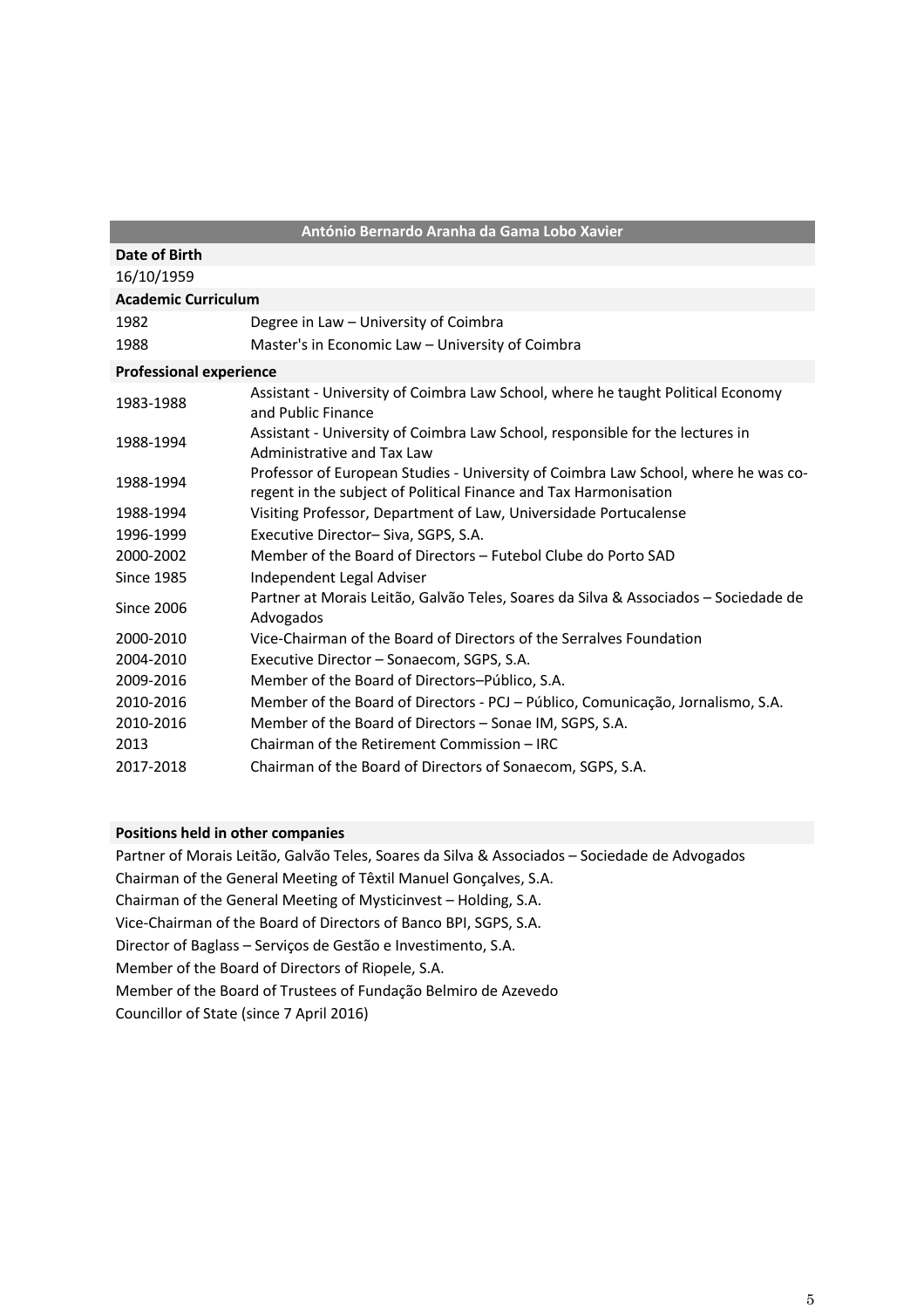## **Catarina Eufémia Amorim da Luz Tavira Van-Dúnem**

| Date of Birth                  |                                                                                                                                                        |  |
|--------------------------------|--------------------------------------------------------------------------------------------------------------------------------------------------------|--|
| 01/05/1975                     |                                                                                                                                                        |  |
| <b>Academic Curriculum</b>     |                                                                                                                                                        |  |
| 1998-2003                      | Degree in Business Management and Organisation - Instituto Universitário de<br>Lisboa, ISCTE - Instituto Superior de Ciências do Trabalho e da Empresa |  |
| <b>Professional experience</b> |                                                                                                                                                        |  |
| 2005-2009                      | Head of Product and Services team - Unitel Angola<br>Executive Member of the Marketing and Product Team - ZAP                                          |  |

## **Positions held in other companies**

Executive Director of Finstar

General Coordinator of the TV content production studios at ZAP Executive Member of the Marketing and Product Team - ZAP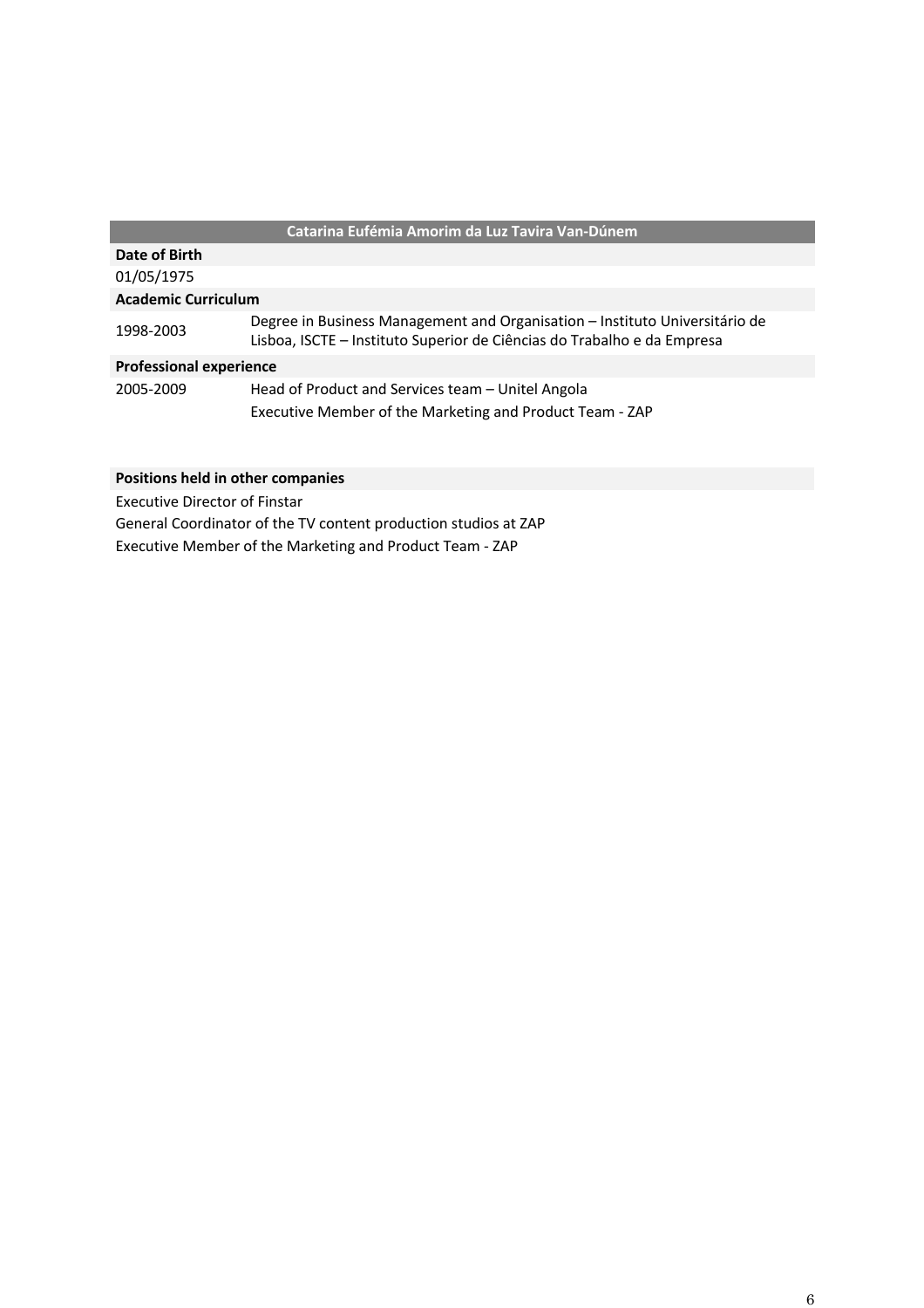| <b>Clara Patrícia Costa Raposo</b> |                                                                                                |
|------------------------------------|------------------------------------------------------------------------------------------------|
| Date of Birth                      |                                                                                                |
| 11/01/1971                         |                                                                                                |
| <b>Academic Curriculum</b>         |                                                                                                |
| 1988-1992                          | Degree in Economics - Nova School of Business & Economics, Universidade Nova                   |
| 1993-1994                          | Master's in Economics - Queen Mary & Westfield College, University of London                   |
| 1994-1998                          | PhD in Finance (Management) - London Business School                                           |
| <b>Professional experience</b>     |                                                                                                |
| 1992-1993                          | Teaching Assistant - Nova School of Business & Economics - Universidade Nova de<br>Lisboa      |
| 1998-2000                          | Tutorial Fellow of Management – St Edmund Hall – University of Oxford                          |
| 1998-2000                          | University Lecturer of Finance - Said Business School, University of Oxford                    |
| 2000-2006                          | Assistant Professor of Finance – ISCTE – Instituto Universitário de Lisboa                     |
| 2006-2009                          | Associate Professor of Finance – ISCTE – Instituto Universitário de Lisboa                     |
| 2009-2010                          | Associate Professor with Aggregation in Finance – ISCTE – Instituto Universitário de<br>Lisboa |
| 2011-2014                          | Chair of the Supervisory Committee - IDEFE, S.A.                                               |
| 2012-2016                          | Member of the Board of Directors and Audit Committee (NED) - Funbox SGFII, S.A.                |
| 2012-2019                          | Member of the Board of Directors and Audit Committee (NED) - Funbox SGFIM, S.A.                |
| 2018-2021                          | Member of the Board of Directors of (NED) – Interbolsa, S.A.                                   |

Dean | President – ISEG Lisbon School of Economics & Management, University of Lisbon Professor of Finance – ISEG Lisbon School of Economics & Management, University of Lisbon Chairman of the Board of Directors and of the Audit, Risk and Related Parties Committee (NED) – Greenvolt Energias Renováveis, S.A.

Member of the Board of Directors – IPCG – Portuguese Institute of Corporate Governance Member of the Advisory Board –BCSD Portugal – Business Council for Sustainable Development Member of the European Advisory Board – AACSB Association to Advance Collegiate Schools of Business Member of the International Advisory Board – EM Normandie – École de Management Normandie Member of the International Advisory Board – University of Maastricht School of Business & Economics Member of the International Advisory Board – Rabat Business School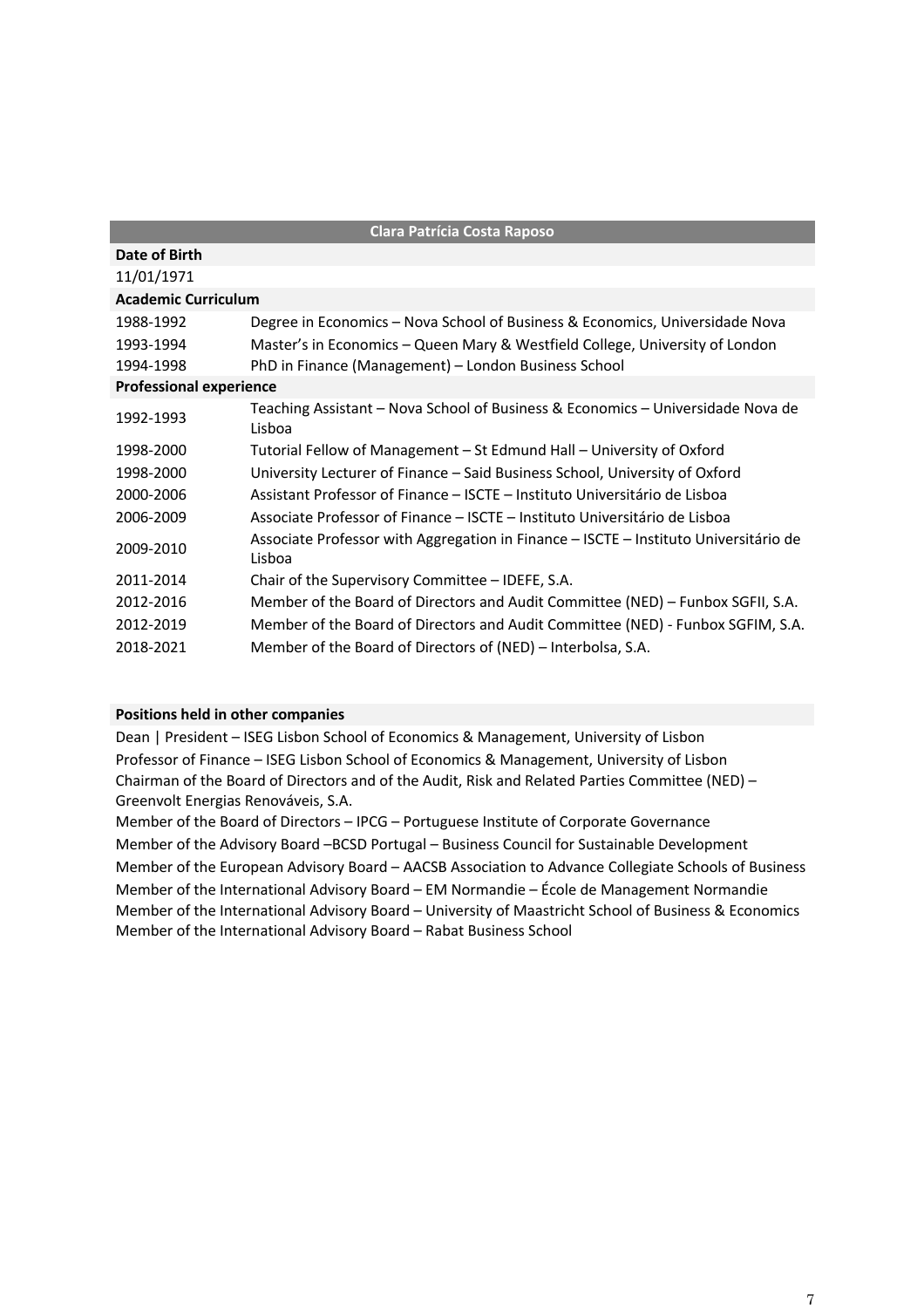| <b>Cristina Maria de Jesus Marques</b> |                                                                                                                                           |  |
|----------------------------------------|-------------------------------------------------------------------------------------------------------------------------------------------|--|
| Date of Birth                          |                                                                                                                                           |  |
| 24/08/1988                             |                                                                                                                                           |  |
| <b>Academic Curriculum</b>             |                                                                                                                                           |  |
| 2006-2009                              | Degree in Economics - Instituto Superior de Economia e Gestão                                                                             |  |
| 2009-2011                              | Master's in Science in Business Administration – Católica-Lisbon School of Business<br>and Economics                                      |  |
| 2019                                   | Executive Training in Corporate Governance - Nova School of Business and<br>Economics                                                     |  |
| Currently                              | Executive MBA - The Lisbon MBA Católica   Nova School of Business and Economics<br>1 in collaboration with MIT Sloan School of Management |  |

| 2008-2010 | Analyst at Espírito Santo Research - Novo Banco                          |
|-----------|--------------------------------------------------------------------------|
| 2011-2012 | Controller of the Information Systems Department of Product Energy - EDP |
| 2013-2016 | Business Consultant – Capgemini Consulting                               |
| 2016-2020 | Project Manager – Santoro Finance                                        |

Project Manager – Terra Peregin, S.A.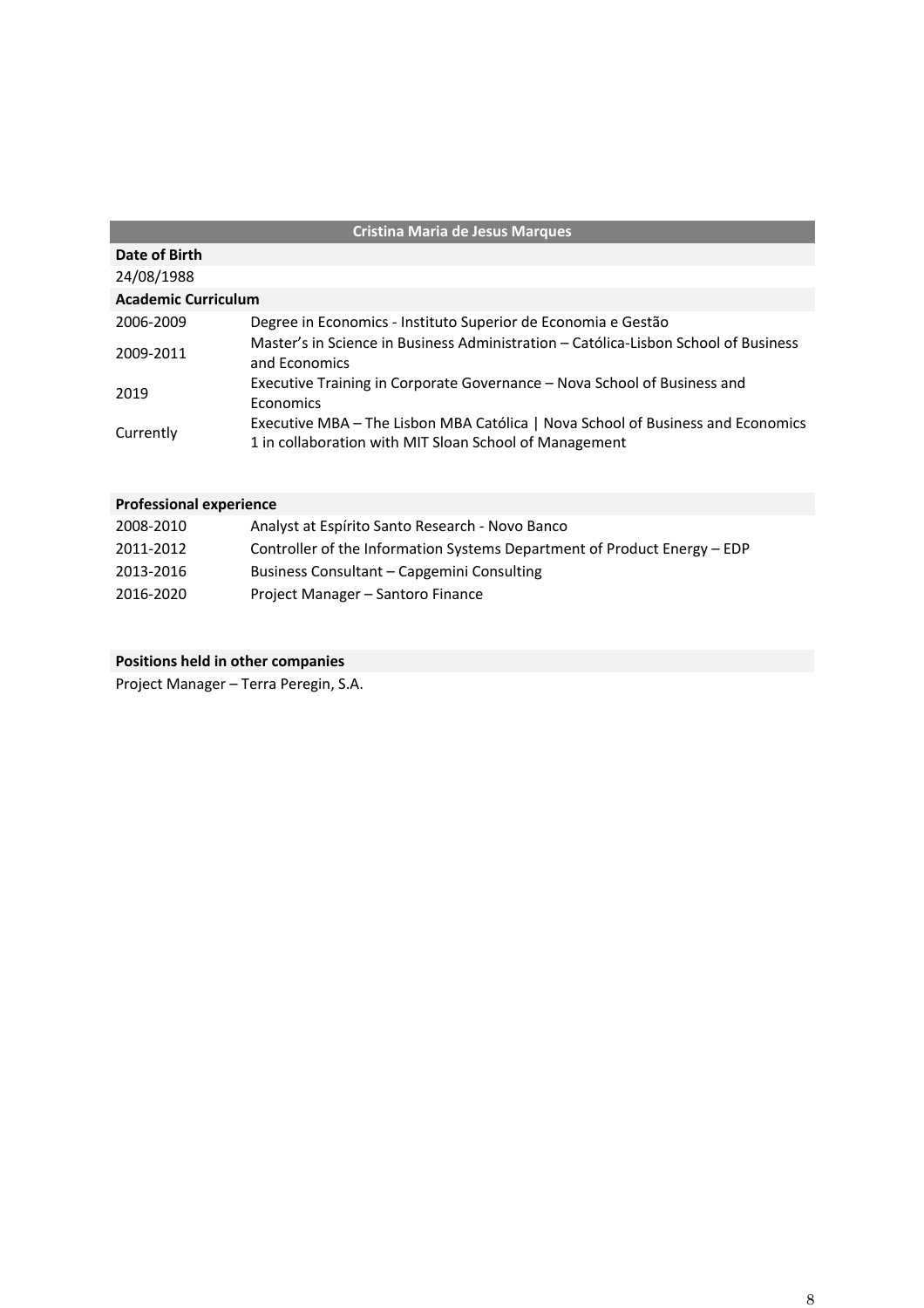| <b>Daniel Lopes Beato</b>      |                                                                                |  |
|--------------------------------|--------------------------------------------------------------------------------|--|
| Date of Birth                  |                                                                                |  |
| 24/07/1983                     |                                                                                |  |
| <b>Academic Curriculum</b>     |                                                                                |  |
| 2001-2006                      | Degree in Electronic Engineering and Telecommunications – University of Aveiro |  |
| 2011                           | MBA Exchange Program - IAE Business School - Universidad Austral Buenos Aires  |  |
| 2010-2011                      | MBA Full Time - IESE Business School - University of Navarra - Barcelona       |  |
| <b>Professional experience</b> |                                                                                |  |
| 2012-2015                      | Project Leader - Boston Consulting Group                                       |  |
| 2015-2018                      | Director of Strategy and Business Development - NOS Comunicações, S.A.         |  |
| $2018 - 2020$                  | B2C Marketing Director - NOS Comunicações, S.A.                                |  |

Member of the Board of Directors – NOS Comunicações S.A. Member of the Board of Directors – NOS Açores Comunicações, S.A. Member of the Board of Directors – NOS Madeira Comunicações, S.A. Member of the Board of Directors – NOS Technology – Concepção, Construção e Gestão de Redes de Comunicações, S.A. Member of the Board of Directors – NOS Property, S.A. Member of the Board of Directors – NOS Mediação de Seguros S.A.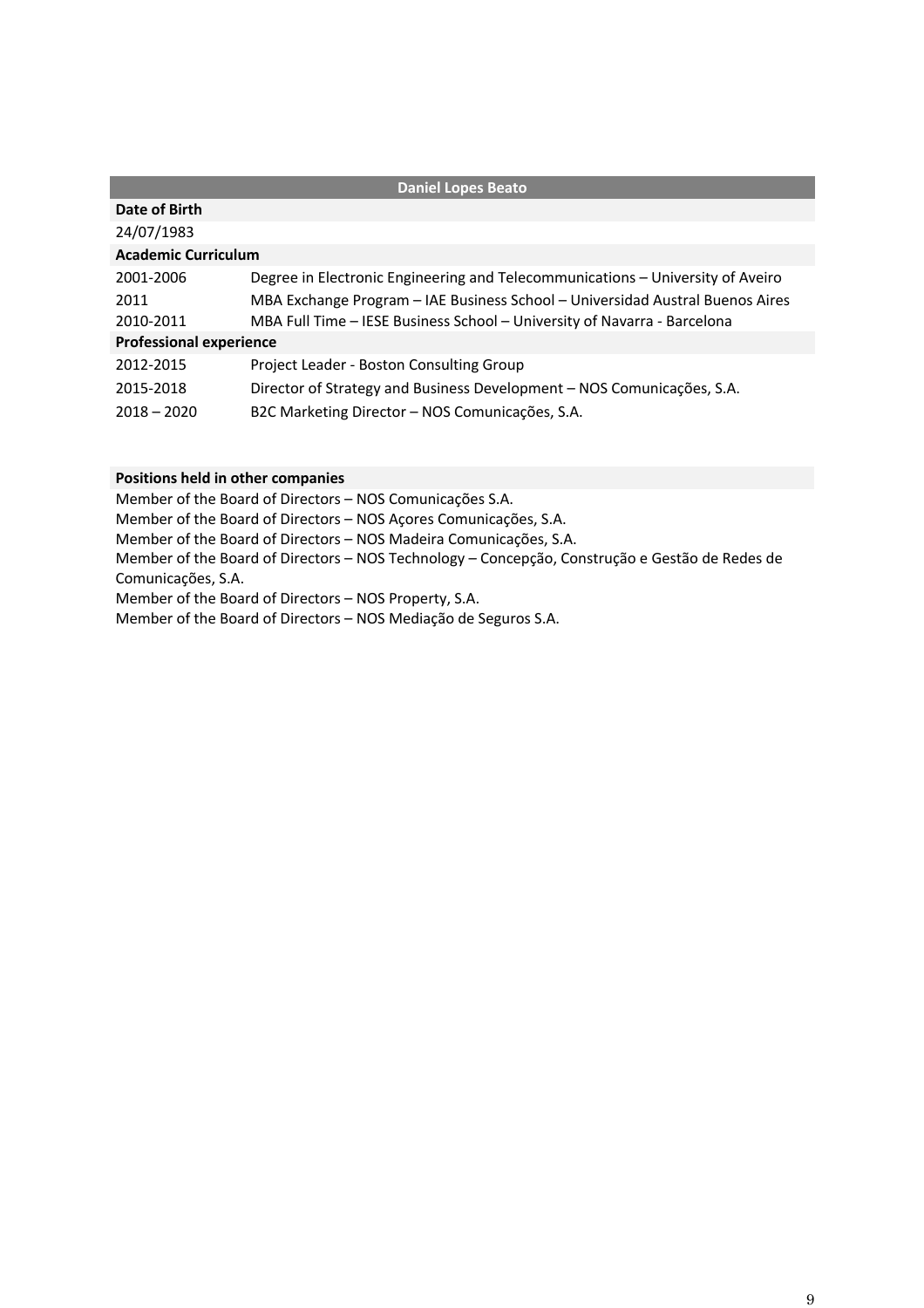|                                | Eduardo António Salvador Verde Rodrigues Pinho                                                                       |  |
|--------------------------------|----------------------------------------------------------------------------------------------------------------------|--|
| Date of Birth                  |                                                                                                                      |  |
| 02/12/1962                     |                                                                                                                      |  |
| <b>Academic Curriculum</b>     |                                                                                                                      |  |
| 1985                           | Degree in Law - Católica Porto Law School                                                                            |  |
| <b>Professional experience</b> |                                                                                                                      |  |
| 1989-2006                      | Founding Partner - Osório de Castro, Verde Pinho, Vieira Peres, Lobo Xavier e<br>Associados - Sociedade de Advogados |  |
| Until 2022                     | Member of the Board of Directors - Englimo - Empreendimentos Imobiliários, S.A.                                      |  |

Partner and Managing Director – Morais Leitão, Galvão Teles Soares da Silva & Associados – Sociedade de Advogados, RL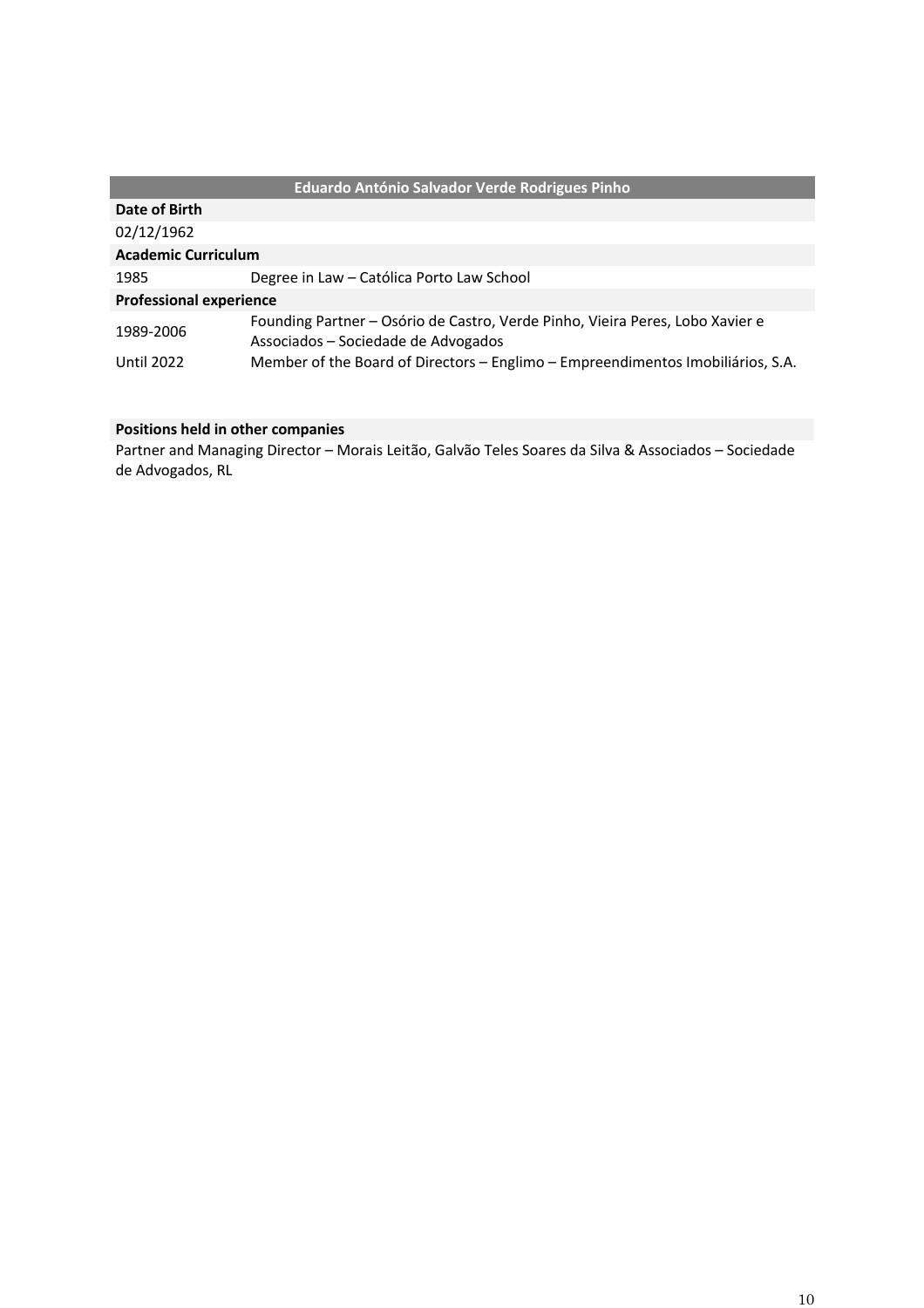|                                | Filipa de Sousa Taveira da Gama Santos Carvalho                                                    |  |
|--------------------------------|----------------------------------------------------------------------------------------------------|--|
| Date of Birth                  |                                                                                                    |  |
| 25/11/1972                     |                                                                                                    |  |
| <b>Academic Curriculum</b>     |                                                                                                    |  |
| 1990-1995                      | Degree in Law – Universidade Católica Portuguesa (Porto)                                           |  |
| 1996-1997                      | Postgraduate Diploma in Management for Law Graduates – Universidade Católica<br>Portuguesa (Porto) |  |
| 2001-2002                      | MBA Management – Universidade Católica Portuguesa (Porto)                                          |  |
| <b>Professional experience</b> |                                                                                                    |  |
| 1998                           | Member of the legal team of Corporate Finance – Banco Português de<br>Investimento, S.A.           |  |
| 1998-2003                      | Member of the Legal Team – Sonaecom, SGPS, S.A.                                                    |  |
| 2003-2013                      | Director of Legal and Regulatory Affairs - Sonaecom, SGPS, S.A.                                    |  |
| 2013-2020                      | Director of Legal and Regulatory Affairs - NOS Corporate Center, S.A.                              |  |

| Member of the Board of Directors - NOS Comunicações S.A.                           |
|------------------------------------------------------------------------------------|
| Member of the Board of Directors - NOS Açores Comunicações, S.A.                   |
| Member of the Board of Directors – NOS Madeira Comunicações, S.A.                  |
| Member of the Board of Directors – NOS Corporate Center, S.A.                      |
| Member of the Board of Directors – NOS Audiovisuais, SGPS, S.A.                    |
| Member of the Board of Directors - NOS Lusomundo Audiovisuais, S.A.                |
| Member of the Board of Directors - NOS Lusomundo Cinemas, S.A.                     |
| Member of the Board of Directors - NOS Audio - Sales and Distribution, S.A.        |
| Member of the Board - Apritel - Association of Electronic Communications Operators |
| Member of the Board - APDC - Portuguese Communications Association                 |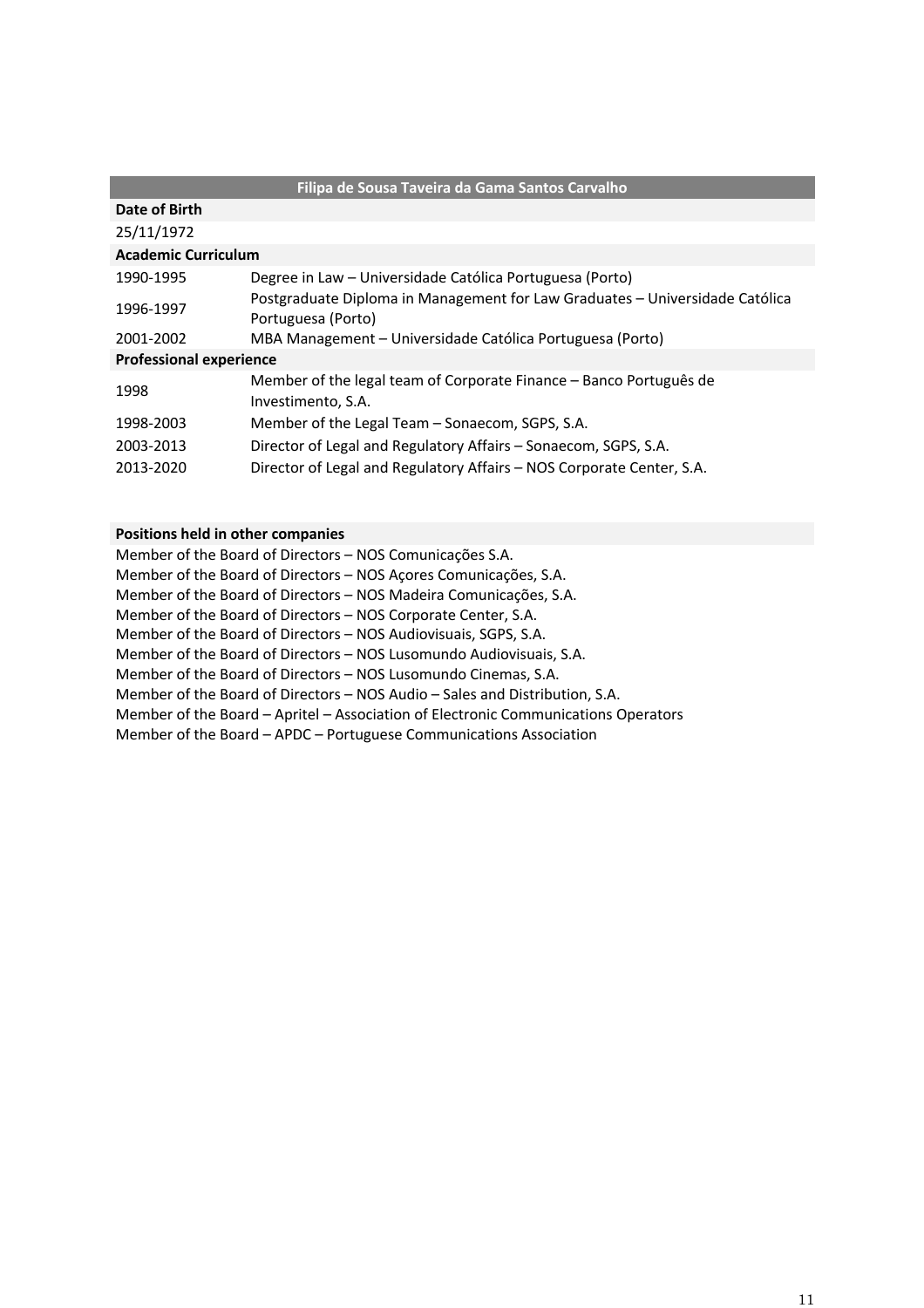|                                | João Pedro Magalhães da Silva Torres Dolores                                                                               |
|--------------------------------|----------------------------------------------------------------------------------------------------------------------------|
| Date of Birth                  |                                                                                                                            |
| 21/12/1980                     |                                                                                                                            |
| <b>Academic Curriculum</b>     |                                                                                                                            |
| 1998-2003                      | Degree in Management - Faculty of Economics at the University of Porto                                                     |
| 2004-2004                      | Postgraduate Diploma in Management - New York University, New York                                                         |
| 2007-2009                      | MBA - London Business School, London                                                                                       |
| <b>Professional experience</b> |                                                                                                                            |
| 2003-2004                      | Brand Manager - JW Burmester, S.A., New York                                                                               |
| 2005-2007                      | Analyst at McKinsey & Company                                                                                              |
| 2009-2011                      | Associate at McKinsey & Company                                                                                            |
| 2011-2013                      | Deputy Director of Innovation Management at Portugal Telecom                                                               |
| 2013-2014                      | Director of the Business Unit Cloud at Portugal Telecom                                                                    |
| 2014-2015                      | Director of Corporate Strategy of Sonae - SGPS, SA                                                                         |
| 2015-2018                      | Director of Group Strategy, Planning and Control at Sonae - SGPS, SA                                                       |
| 2016-2018                      | Lecturer at Strategy - Executive MBA of Porto Business School                                                              |
| 2018-2019                      | Director of Corporate Centre of Sonae - SGPS, SA                                                                           |
| <b>Since 2016</b>              | Non-Executive Member of the Board of Directors of NOS, SGPS, SA                                                            |
| <b>Since 2018</b>              | Non-Executive Member of the Board of Directors of Sonae MC, SGPS, SA                                                       |
| <b>Since 2018</b>              | Chairman of the Board of Directors of Sonae Corporate, SA (from 2018 to December<br>2019 Member of the Board of Directors) |
| <b>Since 2018</b>              | Member of the Board of Directors of Sonae Holdings, SA                                                                     |
| <b>Since 2018</b>              | Executive Member of the Board of Directors of Sonae Holdings, BV                                                           |
| <b>Since 2018</b>              | Executive Member of the Board of Directors of Sontel, BV                                                                   |
| <b>Since 2018</b>              | Non-Executive Chairman of the Board of Directors of MKTPlace - Comércio<br>Eletrónico, SA                                  |
| <b>Since 2019</b>              | Member of the Board of Directors of Sonae SGPS, SA                                                                         |
| Since April 2019               | Member of the Executive Committee of Sonae - SGPS, SA                                                                      |
| <b>Since 2019</b>              | Non-Executive Member of the Board of Directors of Sonae Sierra, SGPS, SA                                                   |
| <b>Since 2019</b>              | Member of the Board of Directors of Sonae FS, SA                                                                           |
| <b>Since 2020</b>              | Member of the Board of Directors of Iberian Sports Retail Group, S.L.                                                      |
| <b>Since 2021</b>              | Member of the Board of Directors of Sonae RE, SA                                                                           |
| Since July 2021                | Member of the Board of Directors of Sonae Food4Future, SA                                                                  |

Member of the Executive Committee of Sonae - SGPS, SA Non-Executive Member of the Board of Directors of Sonae MC, SGPS, SA Chairman of the Board of Directors of Sonae Corporate, SA Member of the Board of Directors of Sonae Holdings, SA Member of the Board of Directors of Sonae Investment, BV Executive Member of the Board of Directors of Sontel, BV Non-Executive Chairman of the Board of Directors of MKTPlace – Comércio Eletrónico, SA Member of the Board of Directors of Sonae SGPS, SA Non-Executive Member of the Board of Directors of Sonae Sierra, SGPS, SA Member of the Board of Directors of Sonae FS, SA Member of the Board of Directors of Iberian Sports Retail Group, S.L.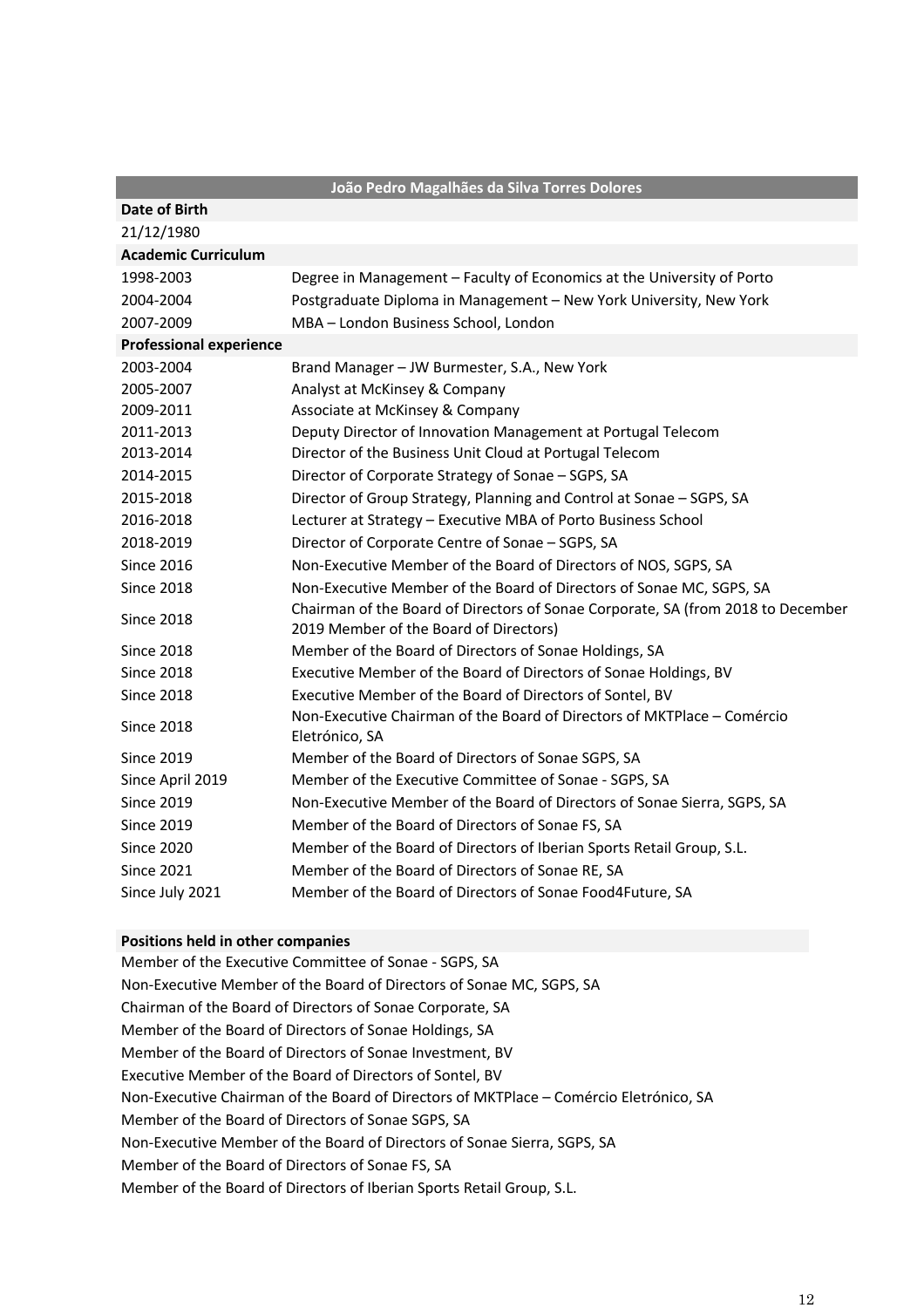Member of the Board of Directors of Sonae RE, SA Member of the Board of Directors of Sonae Food4Future, SA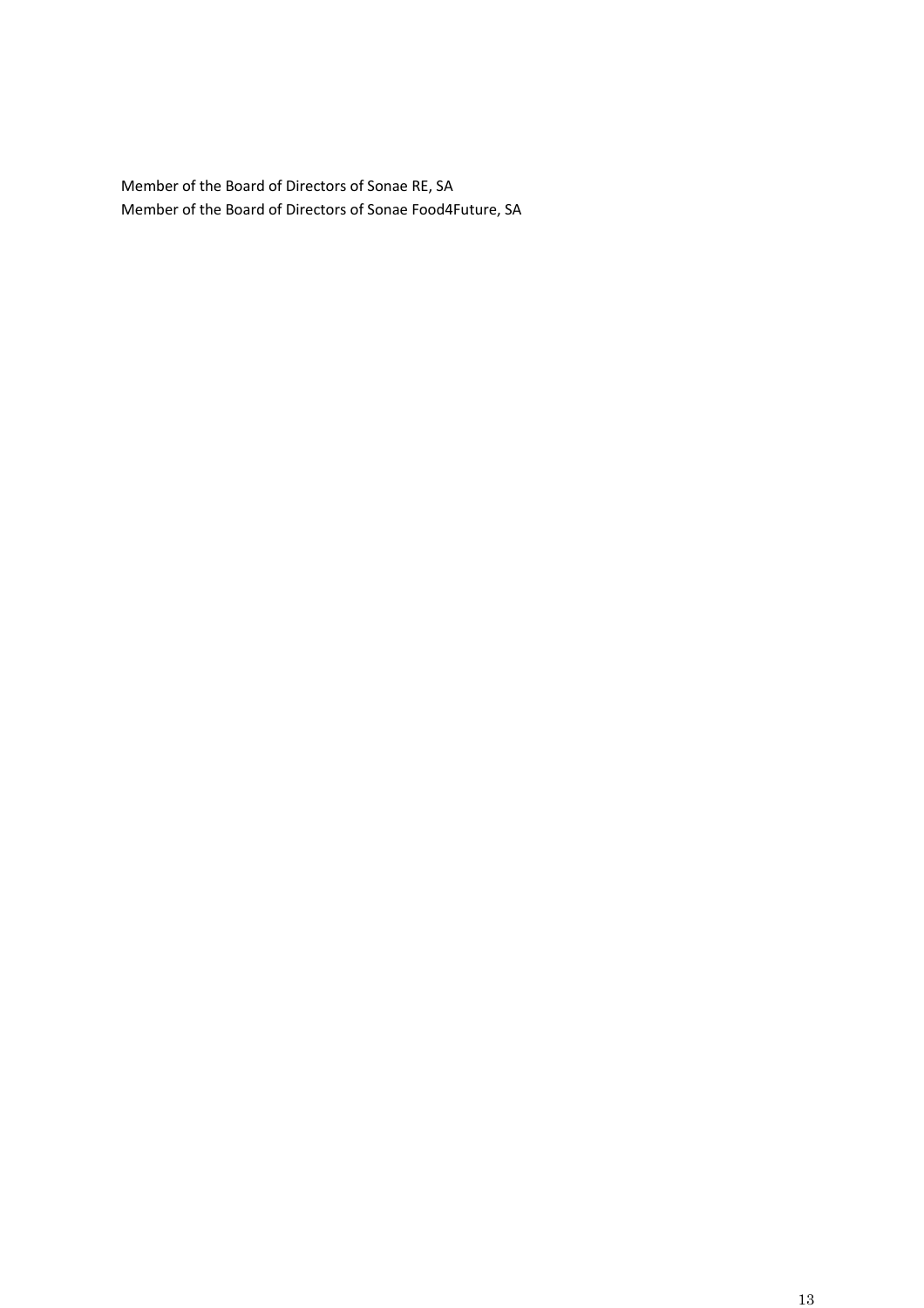| Jorge Filipe Pinto Sequeira dos Santos Graça |                                                                                        |  |
|----------------------------------------------|----------------------------------------------------------------------------------------|--|
| Date of Birth                                |                                                                                        |  |
| 25/05/1975                                   |                                                                                        |  |
| <b>Academic Curriculum</b>                   |                                                                                        |  |
| 1992-1998                                    | Degree in Business Management and Administration – Universidade Católica<br>Portuguesa |  |
| 2000-2001                                    | MBA – Kellogg School of Management at Northwestern University                          |  |
| <b>Professional experience</b>               |                                                                                        |  |
| 2003-2004                                    | Project Leader - Boston Consulting Group                                               |  |
| 2007-2010                                    | TV Product Manager - ZON TV Cabo Portugal, S.A.                                        |  |
| 2010-2013                                    | Director responsible for Product and Marketing - ZON TV Cabo Portugal, S.A.            |  |
|                                              |                                                                                        |  |

Chairman of the Board of Directors – Dualgrid – Gestão de Redes Partilhadas, S.A.

Member of the Board of Directors – NOS Comunicações S.A.

Member of the Board of Directors – NOS Açores Comunicações, S.A.

Member of the Board of Directors – NOS Madeira Comunicações, S.A.

Member of the Board of Directors – NOS Technology – Concepção, Construção e Gestão de Redes de Comunicações, S.A.

Member of the Board of Directors – NOS Inovação, S.A.

Member of the Board of Directors of NOS – Sistemas – Sistemas em Tecnologia de Informação, S.A.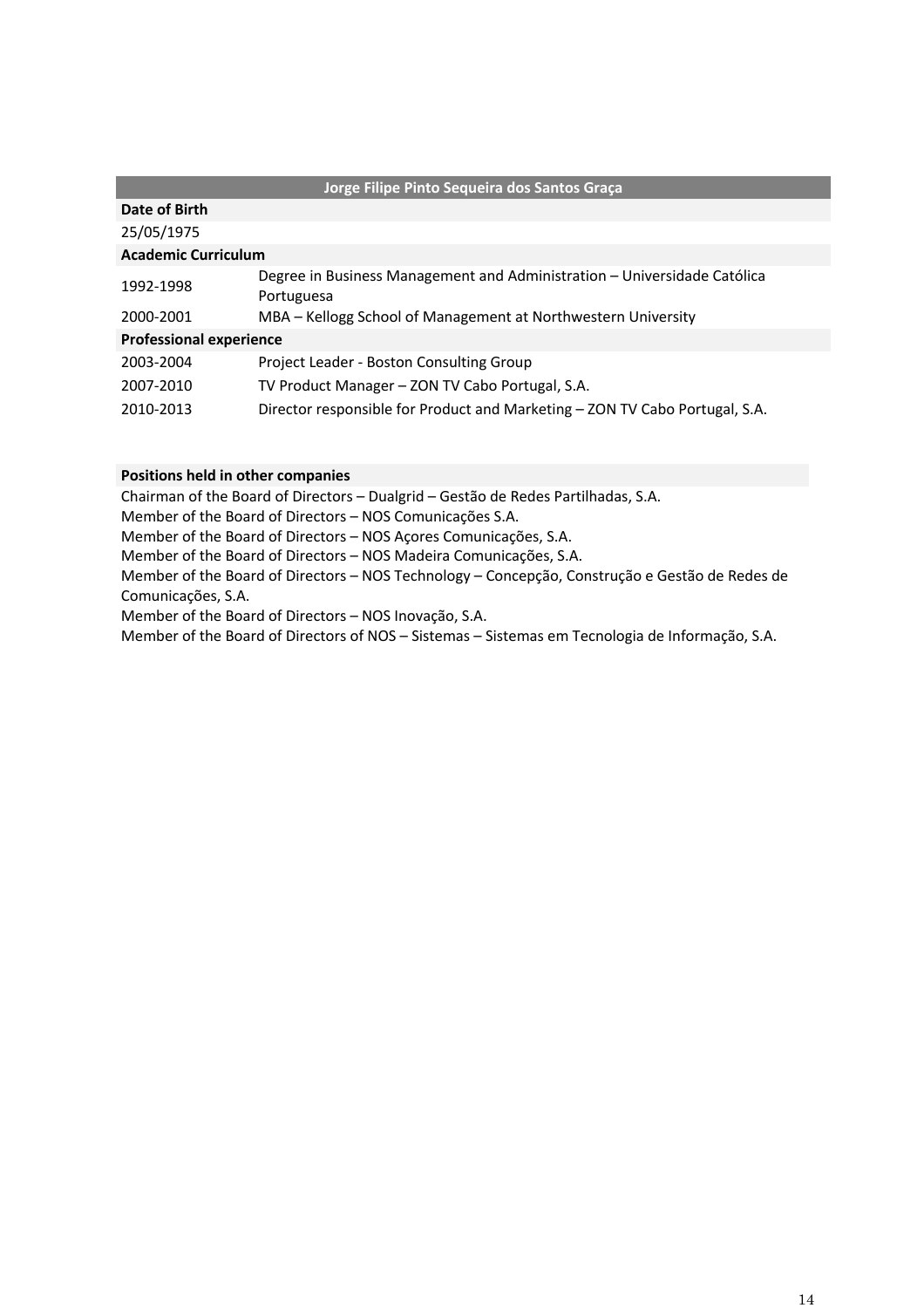#### **José Pedro Faria Pereira da Costa**

#### **Date of Birth**

26/10/1967

#### **Academic Curriculum**

| 1990 | Degree in Business Management and Administration - Universidade Católica |
|------|--------------------------------------------------------------------------|
|      | Portuguesa                                                               |
|      | MBA – INSEAD                                                             |
|      |                                                                          |

### **Professional experience**

| 1990      | McKinsey & Company (Portugal and Spain)                                  |
|-----------|--------------------------------------------------------------------------|
| 1997-2000 | Member of the Executive Committee – Banco Santander de Negócios Portugal |
| 2001-2002 | Executive Vice President – Telesp Celular Participações                  |
| 2002-2007 | Member of the Board of Directors – Portugal Telecom                      |

### **Positions held in other companies**

Chairman of the Board of Directors – NOS Technology – Concepção, Construção e Gestão de Redes de Comunicações, S.A. Chairman of the Board of Directors – NOS Property, S.A. Chairman of the Board of Directors – NOS Mediação de Seguros, S.A. Chairman of the Board of Directors – NOS Sistemas – Sistemas em Tecnologia de Informação, S.A. Chairman of the Board of Directors – NOS Wholesale, S.A. Chairman of the Board of Directors – NOS Sistemas España, S.L. Chairman of the Board of Directors – NOS Internacional SGPS, S.A. Chairman of the Board of Directors – Per-Mar, Sociedade de Construções, S.A. Chairman of the Board of Directors – Sontária – Empreendimentos Imobiliários, S.A. Chairman of the Board of Directors – Lusomundo Sociedade de Investimentos Imobiliários, SGPS, S.A. Chairman of the Board of Directors – Lusomundo Imobiliária 2, S.A. Vice-Chairman of the Board of Directors – Mstar, S.A. Member of the Board of Directors – NOS Comunicações S.A. Member of the Board of Directors – NOS Açores Comunicações, S.A. Member of the Board of Directors – NOS Madeira Comunicações, S.A. Member of the Board of Directors – NOS Corporate Center, S.A. Member of the Board of Directors – NOS Lusomundo Cinemas, S.A. Member of the Board of Directors – Finstar – Sociedade de Investimentos e Participações, S.A. Member of the Board of Directors – Dreamia – Serviços de Televisão, S.A. Member of the Board of Directors – Dreamia Holding, BV Member of the Board of Directors – Dreamia S.L. Member of the Board of Directors – Teliz Holding, S.A. Member of the Board of Directors – Upstar Comunicações S.A. Member of the Board of Directors – Big Pictures 2 Films, S.A. Member of the Board of Directors – Sport TV Portugal, S.A.

Manager of Empracine - Empresa Promotora de Actividades Cinematográficas, Lda.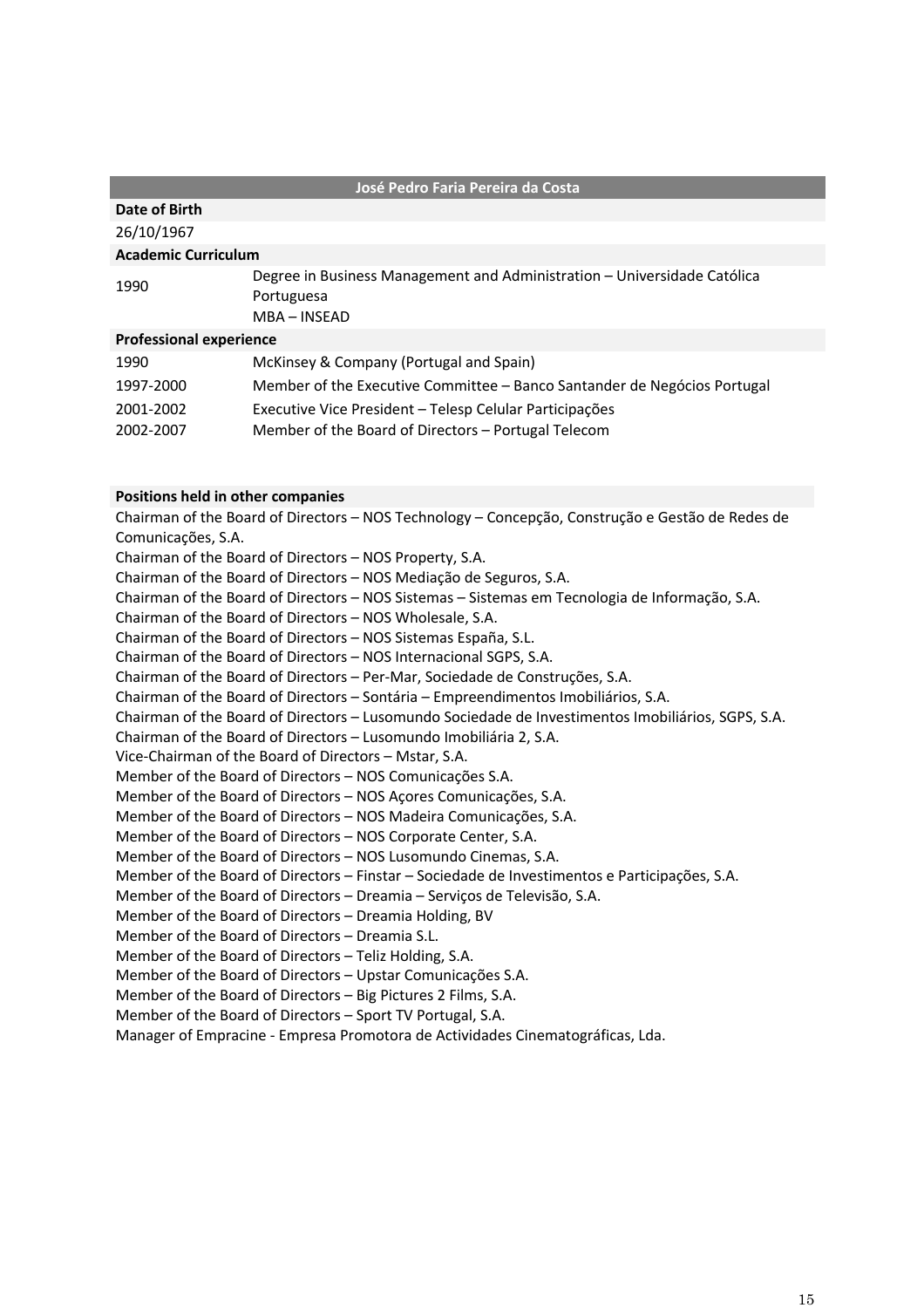#### **Luís Moutinho do Nascimento**

#### **Date of Birth**

29/05/1975

#### **Academic Curriculum**

Degree in Business Management and Administration – Universidade Católica Portuguesa MBA – INSEAD

#### **Professional experience**

|           | Analyst - McKinsey & Company                                                      |
|-----------|-----------------------------------------------------------------------------------|
|           | Associate and Manager – Diamond Cluster                                           |
|           | Strategic Marketing Director – PT Multimédia, Serviços de Televisão e Multimédia, |
|           | SGPS. S.A.                                                                        |
| 2007-2015 | Director of Residential Segment and CRM – Portugal Telecom                        |
| 2011-2014 | Member of the Board of Directors – PT Contact                                     |
| 2015-2017 | Member of the Executive Committee - Portugal Telecom                              |
|           |                                                                                   |

#### **Positions held in other companies**

Member of the Board of Directors – NOS Technology – Concepção, Construção e Gestão de Redes de Comunicações, S.A. Member of the Board of Directors – NOS Property, S.A. Member of the Board of Directors of NOS – Sistemas – Sistemas em Tecnologia de Informação, S.A. Member of the Board of Directors – NOS Wholesale, S.A. Member of the Board of Directors – Per-Mar, Sociedade de Construções, S.A. Member of the Board of Directors – Sontária – Empreendimentos Imobiliários, S.A. Member of the Board of Directors – Lusomundo Sociedade de Investimentos Imobiliários, SGPS, S.A. Member of the Board of Directors – Lusomundo Imobiliária 2, S.A. Member of the Board of Directors – NOS Comunicações S.A. Member of the Board of Directors – NOS Açores Comunicações, S.A. Member of the Board of Directors – NOS Madeira Comunicações, S.A. Member of the Board of Directors – NOS Corporate Center, S.A. Member of the Board of Directors – NOS Lusomundo Cinemas, S.A. Member of the Board of Directors – Dreamia – Serviços de Televisão, S.A. Member of the Board of Directors – Dreamia Holding, BV Member of the Board of Directors – Dreamia S.L. Member of the Board of Directors – Teliz Holding, S.A. Member of the Board of Directors – NOS Audiovisuais, SGPS, S.A. Member of the Board of Directors – NOS Lusomundo Audiovisuais, S.A. Member of the Board of Directors – NOS Inovação, S.A. Member of the Board of Directors – NOS Audio – Sales and Distribution, S.A.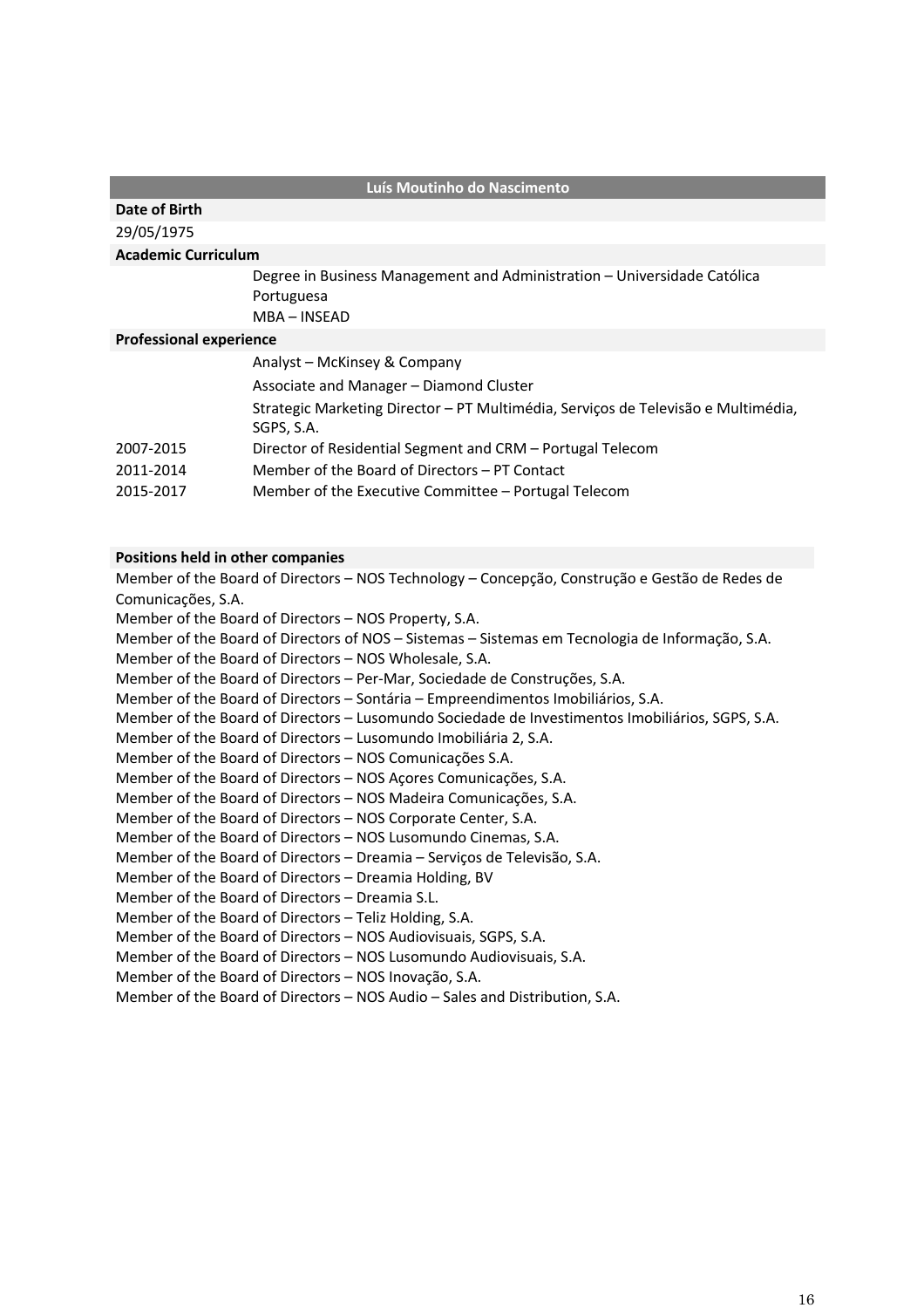|                                | <b>Manuel António Neto Portugal Ramalho Eanes</b>                                                                                         |
|--------------------------------|-------------------------------------------------------------------------------------------------------------------------------------------|
| Date of Birth                  |                                                                                                                                           |
| 05/05/1972                     |                                                                                                                                           |
| <b>Academic Curriculum</b>     |                                                                                                                                           |
|                                | Degree in Management - Universidade Católica Portuguesa                                                                                   |
|                                | MBA - INSEAD                                                                                                                              |
| <b>Professional experience</b> |                                                                                                                                           |
| 1995-1999                      | McKinsey & Company                                                                                                                        |
| 1999-2009                      | Director of Residential Landline, Central Marketing and Data Services, SME and<br>Business Development areas - Optimus Comunicações, S.A. |
| 2010-2014                      | Member of the Executive Committee - Optimus Comunicações, S.A.                                                                            |

Member of the Board of Directors – NOS Wholesale, S.A. Member of the Board of Directors – NOS Comunicações S.A. Member of the Board of Directors – NOS Açores Comunicações, S.A. Member of the Board of Directors – NOS Madeira Comunicações, S.A. Member of the Board of Directors – Teliz Holding, S.A. Member of the Board of Directors - NOS Internacional SGPS, S.A. Member of the Board of Directors – NOS Sistemas España SL Member of the Board of Directors – Upstar Comunicações ,S.A. Member of the Board of Directors – Finstar – Sociedade de Investimentos e Participações, S.A.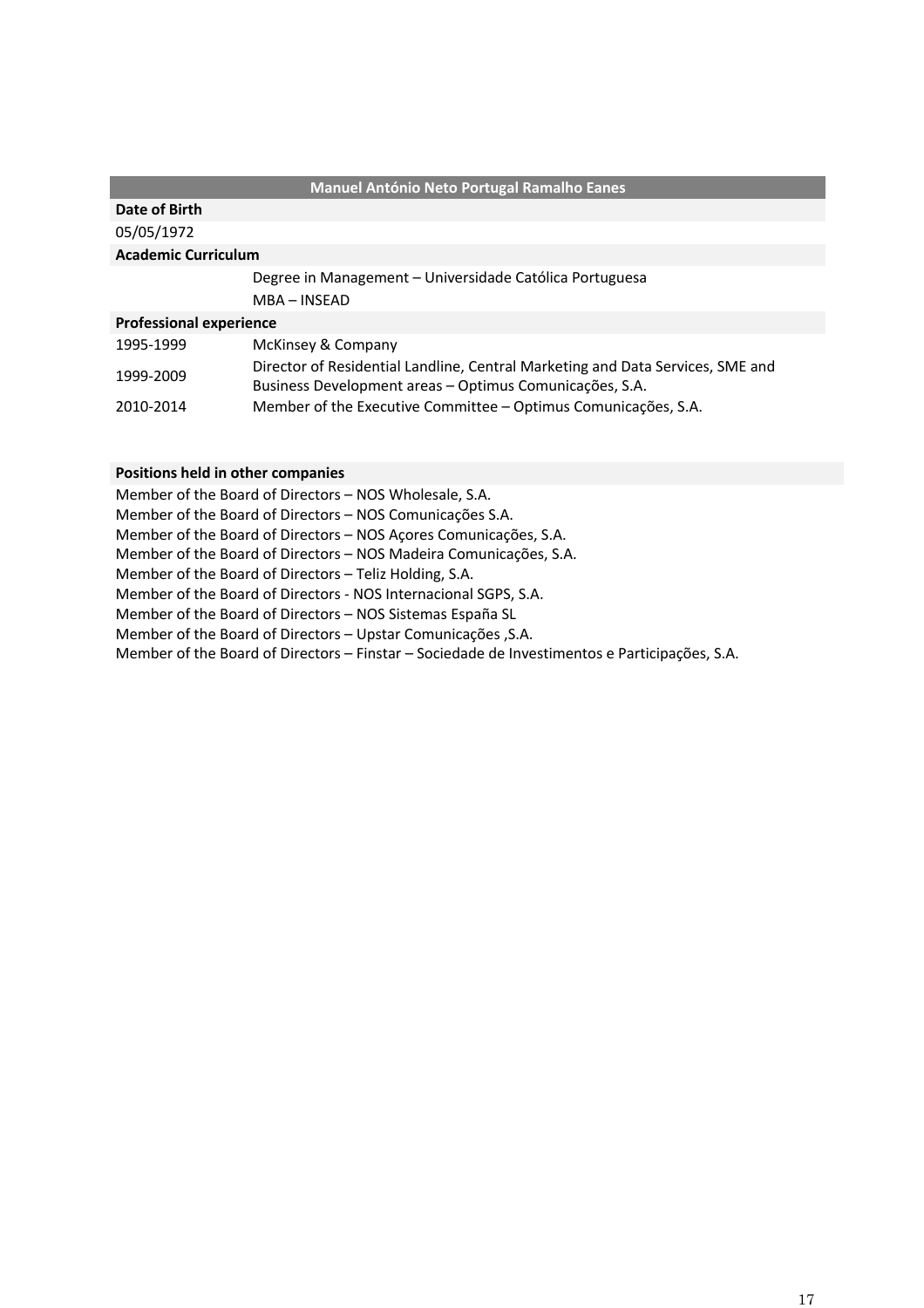| Maria Cláudia Teixeira de Azevedo |                                                                                                        |
|-----------------------------------|--------------------------------------------------------------------------------------------------------|
| Date of Birth                     |                                                                                                        |
| 13/01/1970                        |                                                                                                        |
| Academic Curriculum               |                                                                                                        |
|                                   | Degree in Management - Universidade Católica Portuguesa                                                |
|                                   | MBA - INSEAD Fontainebleau, France                                                                     |
| Professional experience           |                                                                                                        |
| <b>Since 1990</b>                 | Chairwoman of the Board of Directors of Imparfin - Investimentos e Participações<br>Financeiras, SA    |
| <b>Since 1992</b>                 | Member of the Board of Directors of Efanor Investimentos, SGPS, SA                                     |
| <b>Since 2000</b>                 | Chairwoman of the Board of Directors of Linhacom, SGPS, S.A.                                           |
| <b>Since 2000</b>                 | Member of the Board of Directors of Sonae SGPS, SA                                                     |
| <b>Since 2000</b>                 | Member of the Board of Directors of Sonae Investment Management - Software and<br>Technology, SGPS, SA |
| <b>Since 2002</b>                 | Chairwoman of the Board of Directors of Praça Foz - Sociedade Imobiliária, SA                          |
| <b>Since 2008</b>                 | Member of the Board of Directors of Efanor - Serviços de Apoio à Gestão, SA                            |
| <b>Since 2009</b>                 | Chairwoman of the Board of Directors of Público - Comunicação Social, SA                               |
| <b>Since 2011</b>                 | Member of the Board of Directors of Sonae Capital, SGPS, SA                                            |
| <b>Since 2011</b>                 | Sole Director of Sekiwi, SGPS, SA                                                                      |
| <b>Since 2012</b>                 | Member of the Board of Directors of ZOPT, SGPS, SA                                                     |
| <b>Since 2013</b>                 | Non-Executive Member of the Board of Directors of NOS, SGPS, SA                                        |
| <b>Since 2018</b>                 | Member of the Board of Directors of Sonae MC, SGPS, SA                                                 |
| <b>Since 2018</b>                 | Member of the Board of Directors of Sonae Holdings, SA                                                 |
| <b>Since 2018</b>                 | Member of the Board of Directors of Sonae Sierra, SGPS, SA                                             |
| <b>Since 2018</b>                 | Member of the Board of Directors of Sonae SGPS, SA                                                     |
| <b>Since 2018</b>                 | Member of the Board of Directors of Casa Agrícola de Ambrães, SA                                       |
| <b>Since 2018</b>                 | Member of the Board of Directors of Realejo - Sociedade Imobiliária, SA                                |
| Since April 2019                  | CEO of Sonae - SGPS, SA                                                                                |
| <b>Since 2019</b>                 | Member of the Board of Directors of Sonae FS, SA                                                       |
| <b>Since 2020</b>                 | Manager of Tangerine Wish, Lda.                                                                        |
| Since June 2021                   | Member of the Board of Directors of Sonae Indústria, SGPS, SA                                          |
| Since July 2021                   | Member of the Board of Directors of Sonae Food4Future, SA                                              |

Member of the Board of Directors of Sonae SGPS, SA Chairwoman of the Board of Directors of Público - Comunicação Social, SA Member of the Board of Directors of ZOPT, SGPS, SA CEO of Sonae – SGPS, SA Member of the Board of Directors of Sonae Investment Management – Software and Technology, SGPS, SA Member of the Board of Directors of Sonae MC, SGPS, SA Member of the Board of Directors of Sonae Holdings, SA Member of the Board of Directors of Sonae FS, SA Member of the Board of Directors of Sonae Sierra, SGPS, SA Member of the Board of Directors of Sonae Food4Future, SA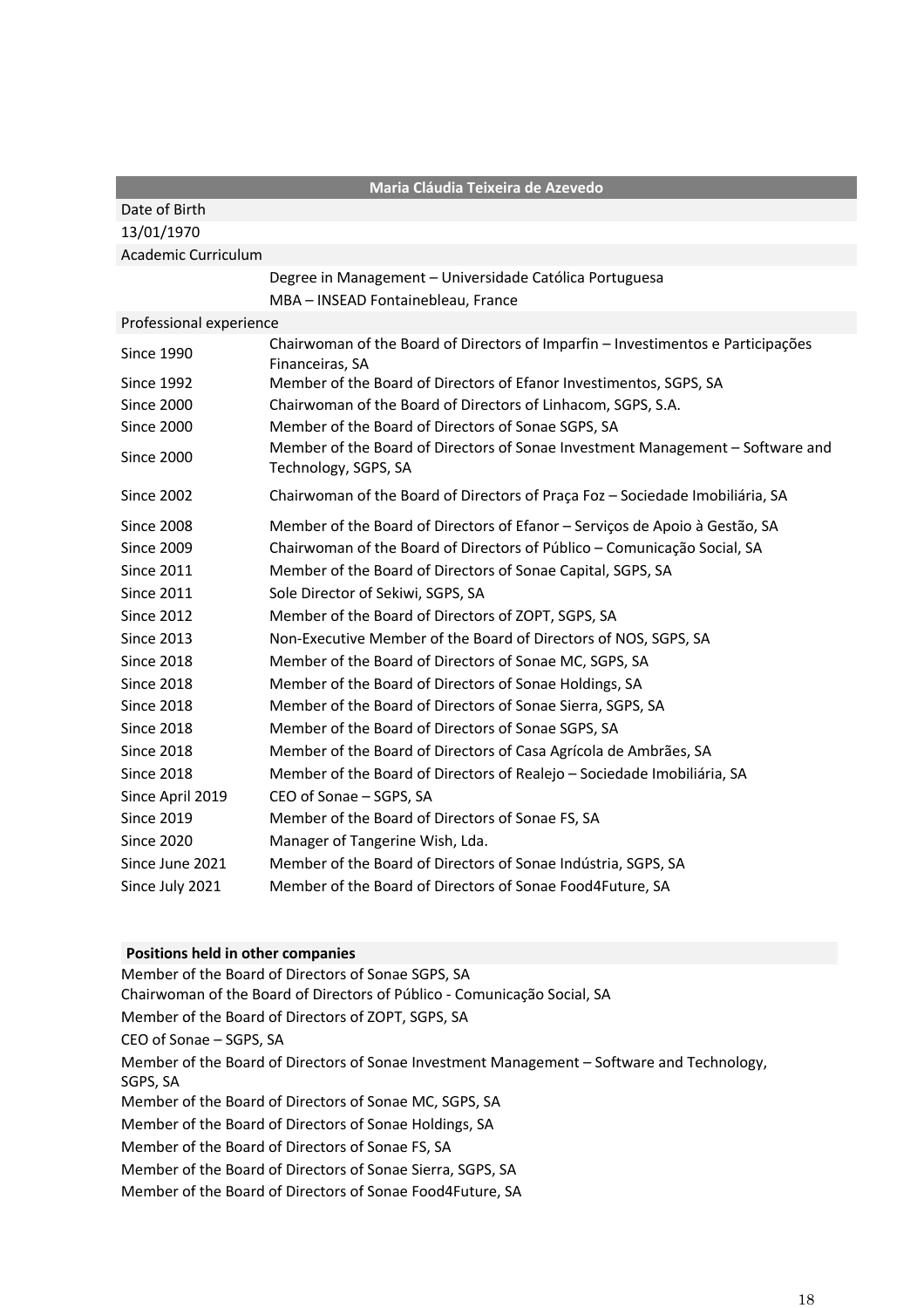| <b>Miguel Nuno Santos Almeida</b> |                                                                                                         |
|-----------------------------------|---------------------------------------------------------------------------------------------------------|
| Date of Birth                     |                                                                                                         |
| 15/03/1967                        |                                                                                                         |
| <b>Academic Curriculum</b>        |                                                                                                         |
|                                   | Degree in Mechanical Engineering - Faculty of Engineering at the University of<br>Porto<br>MBA - INSEAD |
| <b>Professional experience</b>    |                                                                                                         |
| 2005-2013                         | Member of the Board of Directors and the Executive Committee – Sonae, SGPS,<br>S.A.                     |
| 2010-2013                         | Chairman of the Executive Committee – Optimus Comunicações, S.A.                                        |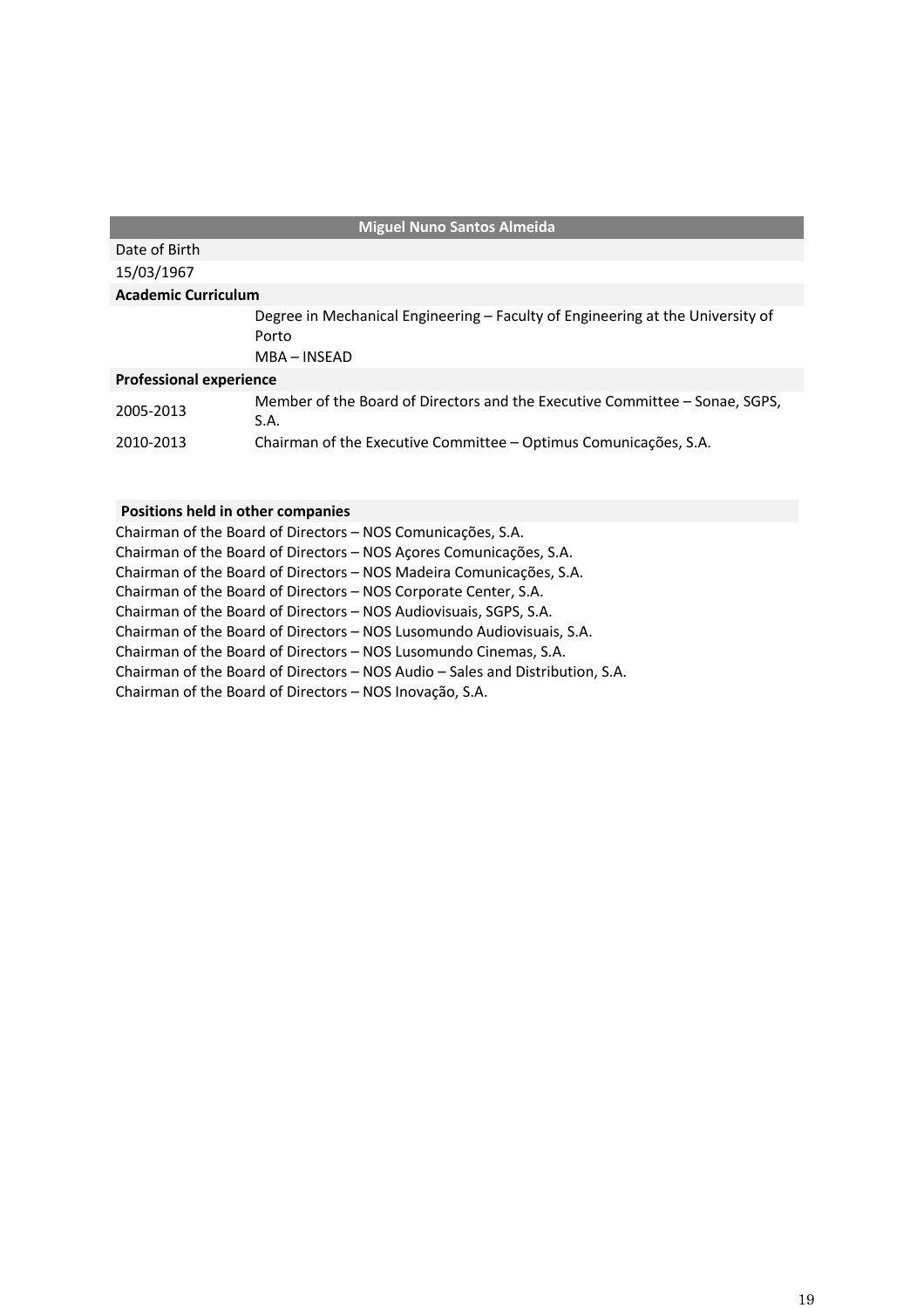### • **BOARD OF THE GENERAL SHAREHOLDERS MEETING**

| António Agostinho Cardoso da Conceição Guedes |                                                                                                                                                                                                                                                                                                                 |  |
|-----------------------------------------------|-----------------------------------------------------------------------------------------------------------------------------------------------------------------------------------------------------------------------------------------------------------------------------------------------------------------|--|
| Date of Birth                                 |                                                                                                                                                                                                                                                                                                                 |  |
| 04/06/1961                                    |                                                                                                                                                                                                                                                                                                                 |  |
| <b>Academic Curriculum</b>                    |                                                                                                                                                                                                                                                                                                                 |  |
| 1985                                          | Degree in Law - Universidade Católica Portuguesa, Porto                                                                                                                                                                                                                                                         |  |
| 1998                                          | Master's Degree in Civil Law Sciences - Coimbra Faculty of Law                                                                                                                                                                                                                                                  |  |
| 2005                                          | PhD in Civil Juridical Sciences - Universidade Católica Portuguesa                                                                                                                                                                                                                                              |  |
|                                               | Author and co-author of several publications in Civil and Commercial Law,<br>including A natureza jurídica do Direito de Preferência [The Legal Nature of the<br>Right of Preference], Master's Thesis, and O Exercício de Direito de Preferência<br>[The Exercise of the Right of Preference], Doctoral Thesis |  |
| <b>Professional experience</b>                |                                                                                                                                                                                                                                                                                                                 |  |
| 2005-2006                                     | President of the Pedagogical Council of the Porto School, Faculty of Law -<br>Universidade Católica Portuguesa                                                                                                                                                                                                  |  |
| 2006-2013                                     | President of the Scientific Council of the Porto School, Faculty of Law -<br>Universidade Católica Portuguesa                                                                                                                                                                                                   |  |
| 2006-2013                                     | Director of the Porto School, Faculty of Law - Universidade Católica Portuguesa                                                                                                                                                                                                                                 |  |
| 2009-2013                                     | Member of the Advisory Board - Business Management School UCP-CRP                                                                                                                                                                                                                                               |  |
| 2007-2014                                     | Chairman of the Board of the Shareholders' General Meeting - Sonae Capital,<br>SGPS, S.A.                                                                                                                                                                                                                       |  |
| 2007-2014                                     | Secretary of the Board of the General Meeting - Sonaecom, SGPS, S.A.                                                                                                                                                                                                                                            |  |
| 2007-2014                                     | Secretary of the Board of the General Meeting - Sonae Indústria, SGPS, S.A.                                                                                                                                                                                                                                     |  |
| 2011-2013                                     | Member of the High Council - Universidade Católica Portuguesa                                                                                                                                                                                                                                                   |  |
| 2014-2015                                     | Chairman of the Board of the General Meeting - Sonaecom, SGPS, S.A.                                                                                                                                                                                                                                             |  |
| 2014-2015                                     | Chairman of the Board of the General Meeting - Sonae Indústria, SGPS, S.A.                                                                                                                                                                                                                                      |  |
| 2007-2018                                     | Chairman of the Board of the General Meeting - Sonae Investimentos, SGPS, S.A.                                                                                                                                                                                                                                  |  |
| 2016-2020                                     | Vice-Chairman of the Board of the General Meeting - Banco BPI, S.A.                                                                                                                                                                                                                                             |  |
| 2013-2020                                     | Member of the Board of the Business Management School - Universidade<br>Católica Portuguesa, Centro Regional do Porto (Católica Porto Business School)                                                                                                                                                          |  |
| 2014-2021                                     | Scientific Coordinator of the Double Degree course in Law and Management<br>(Porto Regional Centre of the Universidade Católica Portuguesa)                                                                                                                                                                     |  |

## **Positions held in other companies**

Member of the General Council – Centre for Judicial Studies Elected by the Assembly of the Republic Arbitrator at the Commercial Arbitration Institute (Portuguese Chamber of Commerce and Industry/Chamber of Commerce and Industry of Porto)

Consultant – Morais Leitão, Galvão Telles, Soares da Silva e Associados – Sociedade de Advogados, RL Associate Professor – Universidade Católica Law School, Porto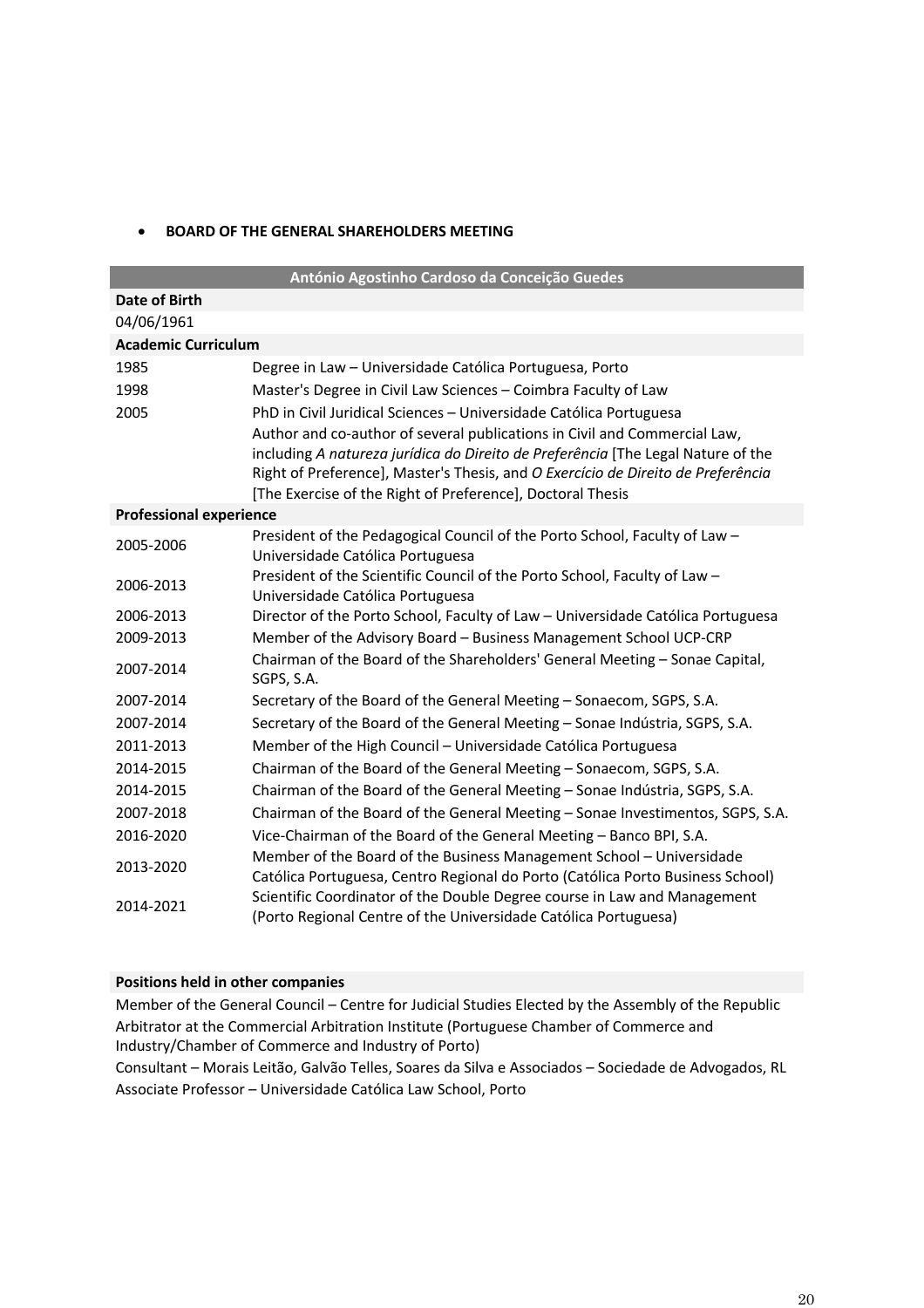| <b>Maria Daniela Farto Baptista Passos</b> |                                                                                                                                                                                                                                                                                                                                                                                                                                                                                                                                 |
|--------------------------------------------|---------------------------------------------------------------------------------------------------------------------------------------------------------------------------------------------------------------------------------------------------------------------------------------------------------------------------------------------------------------------------------------------------------------------------------------------------------------------------------------------------------------------------------|
| Date of Birth                              |                                                                                                                                                                                                                                                                                                                                                                                                                                                                                                                                 |
| 05/06/1975                                 |                                                                                                                                                                                                                                                                                                                                                                                                                                                                                                                                 |
| <b>Academic Curriculum</b>                 |                                                                                                                                                                                                                                                                                                                                                                                                                                                                                                                                 |
| 1994-1999                                  | Degree in Law - Universidade Católica Portuguesa, Porto                                                                                                                                                                                                                                                                                                                                                                                                                                                                         |
| 2000-2001                                  | Specialisation Course in Commercial-Legal Sciences                                                                                                                                                                                                                                                                                                                                                                                                                                                                              |
| 2004                                       | Master's in Law, Legal and Commercial Sciences                                                                                                                                                                                                                                                                                                                                                                                                                                                                                  |
| 2015                                       | PhD in Law, Legal and Commercial Sciences                                                                                                                                                                                                                                                                                                                                                                                                                                                                                       |
| <b>Professional experience</b>             |                                                                                                                                                                                                                                                                                                                                                                                                                                                                                                                                 |
| 2000-2004                                  | Trainee Lecturer - Porto School, Faculty of Law - Universidade Católica Portuguesa                                                                                                                                                                                                                                                                                                                                                                                                                                              |
| 2002-2008                                  | Member of the Direction Council - Porto School, Faculty of Law - Universidade<br>Católica Portuguesa                                                                                                                                                                                                                                                                                                                                                                                                                            |
| 2004-2015                                  | Assistant - Porto School, Faculty of Law - Universidade Católica Portuguesa -<br>Introduction to Law; Introduction to Private Law; General Theory of Legal<br>Relationships; Commercial Law and Company Law                                                                                                                                                                                                                                                                                                                     |
| 2006-2007                                  | Trainer in Executive Process - Training Centre of the District Council of the Bar<br><b>Association of Porto</b>                                                                                                                                                                                                                                                                                                                                                                                                                |
| 2012-2014                                  | Lecturer in the Master's in Banking and Insurance - Faculty of Economics and<br>Management of the Porto School, Faculty of Law - Universidade Católica Portuguesa<br>- Discipline Commercial Law                                                                                                                                                                                                                                                                                                                                |
| 2004 to present                            | Lecturer on Post-Graduate Diploma in Commercial Law and Corporate Law - Lisbon<br>School, Faculty of Law - Universidade Católica Portuguesa                                                                                                                                                                                                                                                                                                                                                                                     |
| 2015 to present                            | Member of the Centre for Study and Research in Law at the Católica Research Centre<br>for the Future of Law                                                                                                                                                                                                                                                                                                                                                                                                                     |
| 2015 to present                            | Assistant Professor - Porto School, Faculty of Law - Universidade Católica<br>Portuguesa, in the subjects of the Degree in Law and the Double Degree in Law and<br>Management: Introduction to Law; Introduction to Private Law; General Theory of<br>Legal Relationships; Commercial Law and Corporate Law.<br>Subjects taught on the Master's in Company and Business Law and the Master's in<br>Law and Management: Securities and Capital Markets Law; Banking Law.<br>Seminars taught: Dismissal and Exclusion of Members. |
| 2017 to present                            | Lecturer in the Post-Graduate Degree in Securities Law - Lisbon Securities Institute                                                                                                                                                                                                                                                                                                                                                                                                                                            |
| 2017 to present                            | Lecturer in Advanced Postgraduate Studies in Banking Law - University of Lisbon Law<br>School                                                                                                                                                                                                                                                                                                                                                                                                                                   |
| 2020 to present                            | Lecturer on the Postgraduate Degree in Company Law - Porto School, Faculty of Law<br>- Universidade Católica Portuguesa                                                                                                                                                                                                                                                                                                                                                                                                         |
| 2017 to present                            | Scientific Coordinator and Lecturer on Postgraduate Studies in Securities Law and<br>Banking Law - Porto School, Faculty of Law - Universidade Católica Portuguesa                                                                                                                                                                                                                                                                                                                                                              |

Lecturer on Post-Graduate Diploma in Commercial Law and Corporate Law – Lisbon School, Faculty of Law – Universidade Católica Portuguesa

Member of the Centre for Study and Research in Law – Católica Research Centre for the Future of Law Assistant Professor – Porto School, Faculty of Law – Universidade Católica Portuguesa, in the subjects of the Degree in Law and the Double Degree in Law and Management: Introduction to Law; Introduction to Private Law; General Theory of Legal Relationships; Commercial Law and Corporate Law.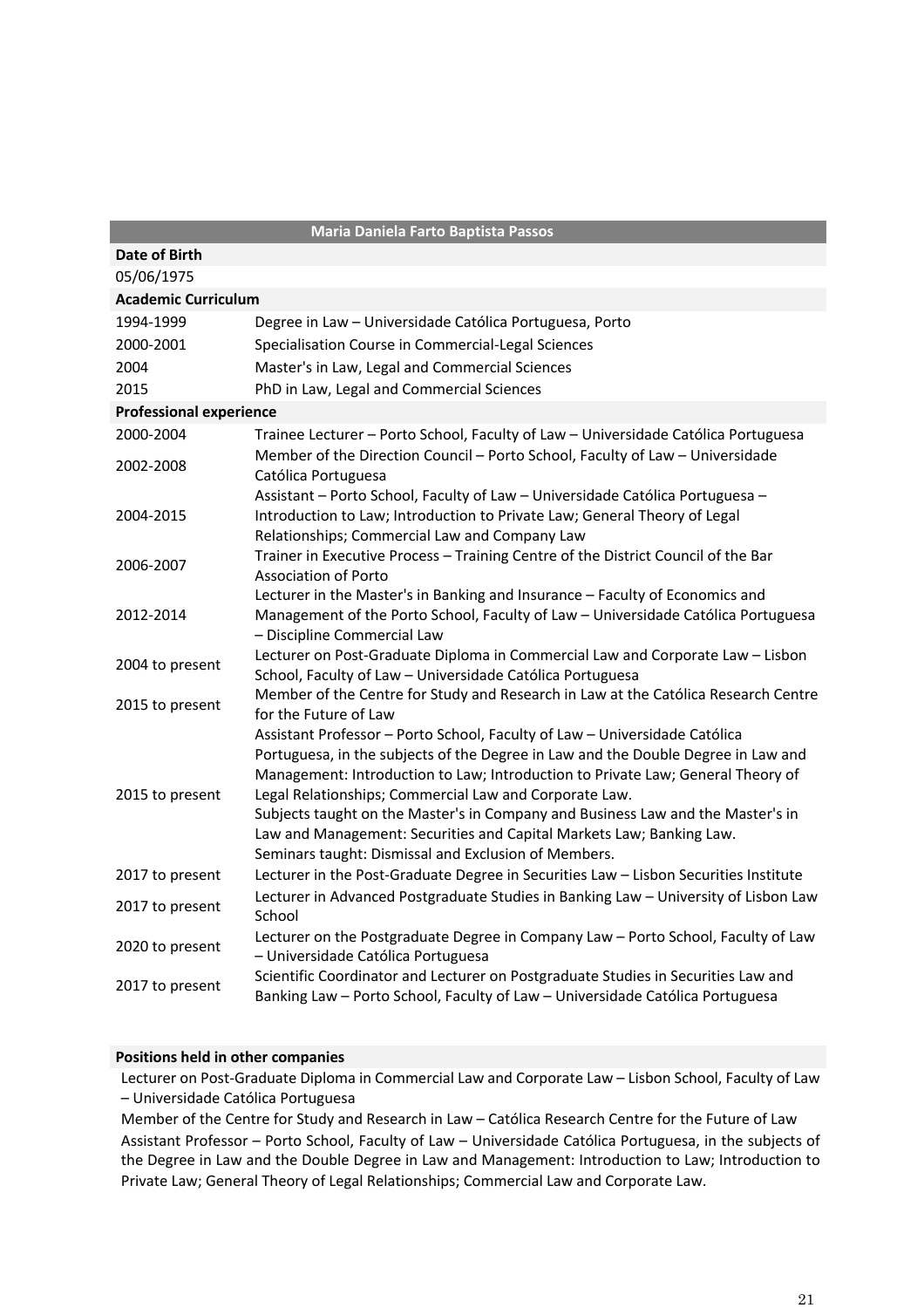Subjects taught on the Master's in Company and Business Law and the Master's in Law and Management: Securities and Capital Markets Law; Banking Law.

Seminars taught: Dismissal and Exclusion of Members.

Lecturer in the Post-Graduate Degree in Securities Law – Lisbon Securities Institute

Lecturer in Advanced Postgraduate Studies in Banking Law – University of Lisbon Law School

Lecturer on the Postgraduate Degree in Company Law – Porto School, Faculty of Law – Universidade Católica Portuguesa

Scientific Coordinator and Lecturer on Postgraduate Studies in Securities Law and Banking Law – Porto School, Faculty of Law – Universidade Católica Portuguesa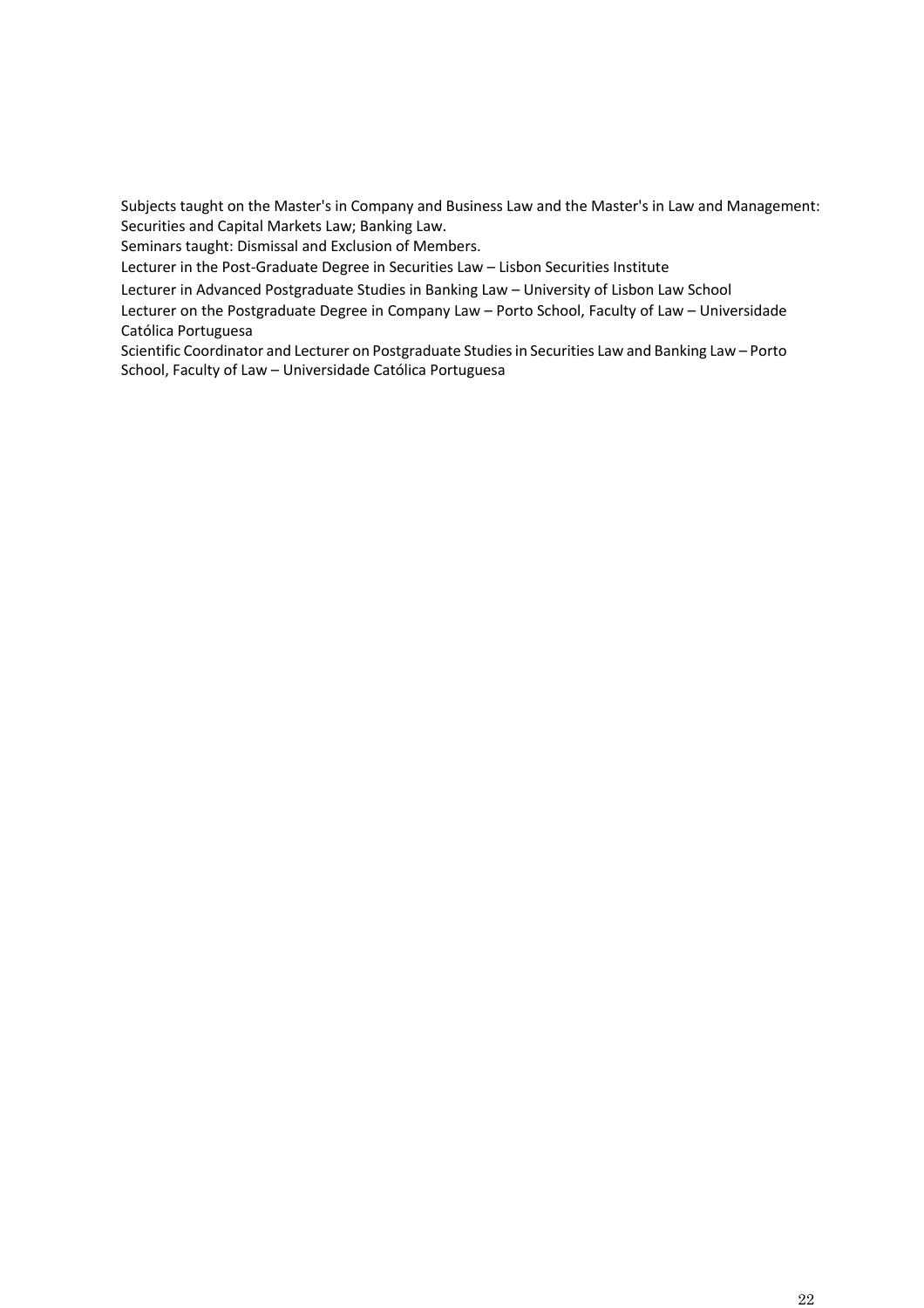## • **STATUTORY AUDIT BOARD**

|                                | <b>José Pereira Alves</b>                                                                                                                                                                                                                                                      |
|--------------------------------|--------------------------------------------------------------------------------------------------------------------------------------------------------------------------------------------------------------------------------------------------------------------------------|
| <b>Date of Birth</b>           |                                                                                                                                                                                                                                                                                |
| 29/09/1960                     |                                                                                                                                                                                                                                                                                |
| <b>Academic Curriculum</b>     |                                                                                                                                                                                                                                                                                |
| 1985                           | Degree in Economics from the Faculty of Economics at the University of Porto.<br>Preparatory Course for the ROC examination, administered by the then CROC<br>(now OROC)                                                                                                       |
| October 2017                   | Corporate Governance - Board Leadership by Nova Executive Education                                                                                                                                                                                                            |
| <b>Professional experience</b> |                                                                                                                                                                                                                                                                                |
| 1984                           | He started his professional career in 1984 as an audit officer at the international<br>audit firm Coopers & Lybrand, and was responsible for the implementation and<br>control of several financial audits, analysis of internal control systems and<br>accounting procedures. |
| 1990                           | Chartered Accountant, registered on the official list of the then Chamber of<br>Chartered Accountants and became an employee of the Audit Firm Boto,<br>Amorim & Associados, SROC.                                                                                             |
| 1993                           | Partner of Bernardes, Sismeiro & Associados, SROC Statutory Auditor                                                                                                                                                                                                            |
| 1994-2016                      | Partner in PricewaterhouseCoopers (PwC), and for over 22 years was responsible<br>for the coordination of audit work and auditing of accounts for several groups,<br>including Amorim, RAR, Salvador Caetano, Nors, Ibersol, TAP, CTT, Semapa and<br>Jerónimo Martins.         |
| 2000-2002                      | Responsible for coordination of the Post-Graduate Qualification in Auditing at<br><b>ISAG</b>                                                                                                                                                                                  |
| 2001-2003                      | He joined the Territory Leadership Team, PwC's management body in Portugal,<br>taking responsibility for the areas of Learning & Development and Audit<br>Methodology                                                                                                          |
| 2004-2008                      | He was a faculty member on the MBA in Finance at the Faculty of Economics of<br>Porto University                                                                                                                                                                               |
| 2007                           | PwC management body in Portugal as Territory Human Capital Partner, as well<br>as being responsible for the area of Knowledge Management.                                                                                                                                      |
| 2011-2015                      | President of PwC in Portugal, as Territory Senior Partner                                                                                                                                                                                                                      |
| 2017-2018                      | Voting member of the Fiscal Board of Gestmin SGPS SGPS, S.A.                                                                                                                                                                                                                   |
| 2019-2021                      | Voting Member of the Supervisory Board of GMG - Grupo Manuel Gonçalves,<br>SGPS, S.A.                                                                                                                                                                                          |

## **Positions held in other companies**

Chairman of the Audit Committee of Corticeira Amorim, SGPS, S.A. Chairman of the Supervisory Board of The Fladgate Partnership, S.A. Chairman of the Supervisory Board of Galp Energia, SGPS, S.A. Chairman of the Supervisory Board of SFS – Gestão de Fundos, SGOIC, S.A.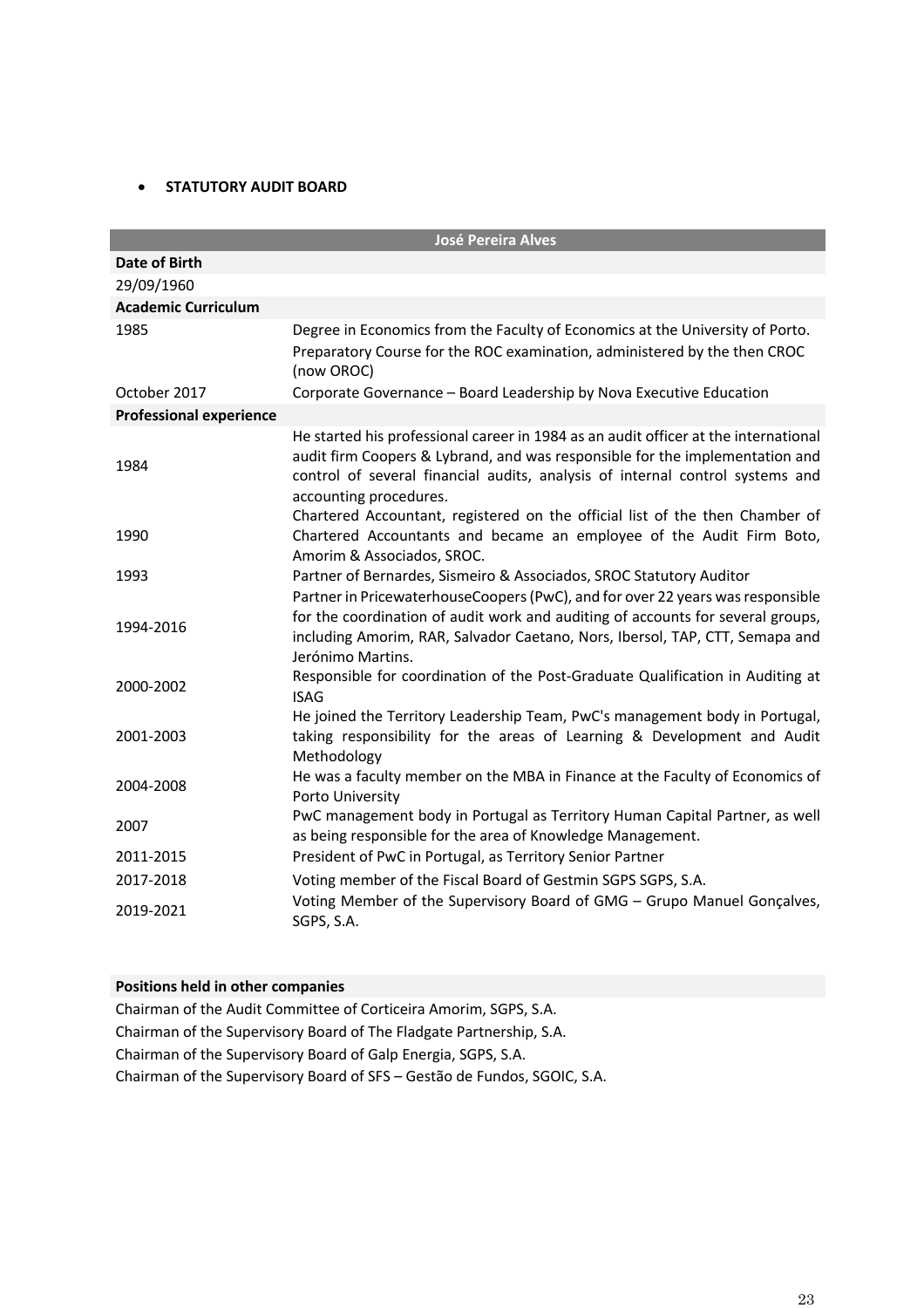| Patrícia Andrea Bastos Teixeira Lopes Couto Viana |                                                                                                                                                                  |  |  |  |
|---------------------------------------------------|------------------------------------------------------------------------------------------------------------------------------------------------------------------|--|--|--|
| Date of Birth                                     |                                                                                                                                                                  |  |  |  |
| 02/09/1972                                        |                                                                                                                                                                  |  |  |  |
| <b>Academic Curriculum</b>                        |                                                                                                                                                                  |  |  |  |
| 1994                                              | Degree in Management - Faculty of Economics at the University of Porto                                                                                           |  |  |  |
| 1999                                              | Master's in Business Science with specialisation in Finance – Faculty of Economics at<br>the University of Porto                                                 |  |  |  |
|                                                   | PhD in Business Science - Faculty of Economics at the University of Porto -                                                                                      |  |  |  |
| 2007                                              | Dissertation title "Accounting for Financial Instruments: Empirical evidence from<br>Europe"                                                                     |  |  |  |
| 2019                                              | Orchestrating Winning Performance Program - IMD Business School                                                                                                  |  |  |  |
| 2020                                              | Sustainable Management Course: A Leadership Expedition to the Future - Porto<br><b>Business School</b>                                                           |  |  |  |
| <b>Professional experience</b>                    |                                                                                                                                                                  |  |  |  |
|                                                   | Author of several publications in national and international professional and<br>academic journals and frequent speaker at conferences in her areas of expertise |  |  |  |
| 1999-2002                                         | Director - Euronext Lisbon Capital Markets Institute                                                                                                             |  |  |  |
| 2008-2009                                         | Member of the Board of UPTEC – Association for the Development of the Science<br>and Technology Park of the University of Porto                                  |  |  |  |
| 2008-2012                                         | Voting Member of the Supervisory Board – Fundação Ciência e Desenvolvimento                                                                                      |  |  |  |
| 2008-2015                                         | Pro-Rector – University of Porto in charge of strategic planning and corporate<br>participation                                                                  |  |  |  |
| 2012-2015                                         | Member of the General Council – INESC - TEC                                                                                                                      |  |  |  |
| 2012-2016                                         | Chairman of the Supervisory Board – Fundação Instituto Marques da Silva                                                                                          |  |  |  |
|                                                   |                                                                                                                                                                  |  |  |  |

Vice-Rector – Porto Business School

Member of the Sustainability Committee – Porto Business School

Member of the Installation Committee of BIOPOLIS, Centre of Excellence for Basic and

Environmental Biology, Ecosystem Monitoring and AgroBiodiversity

Member of the Remuneration Committee – Caixa Geral de Depósitos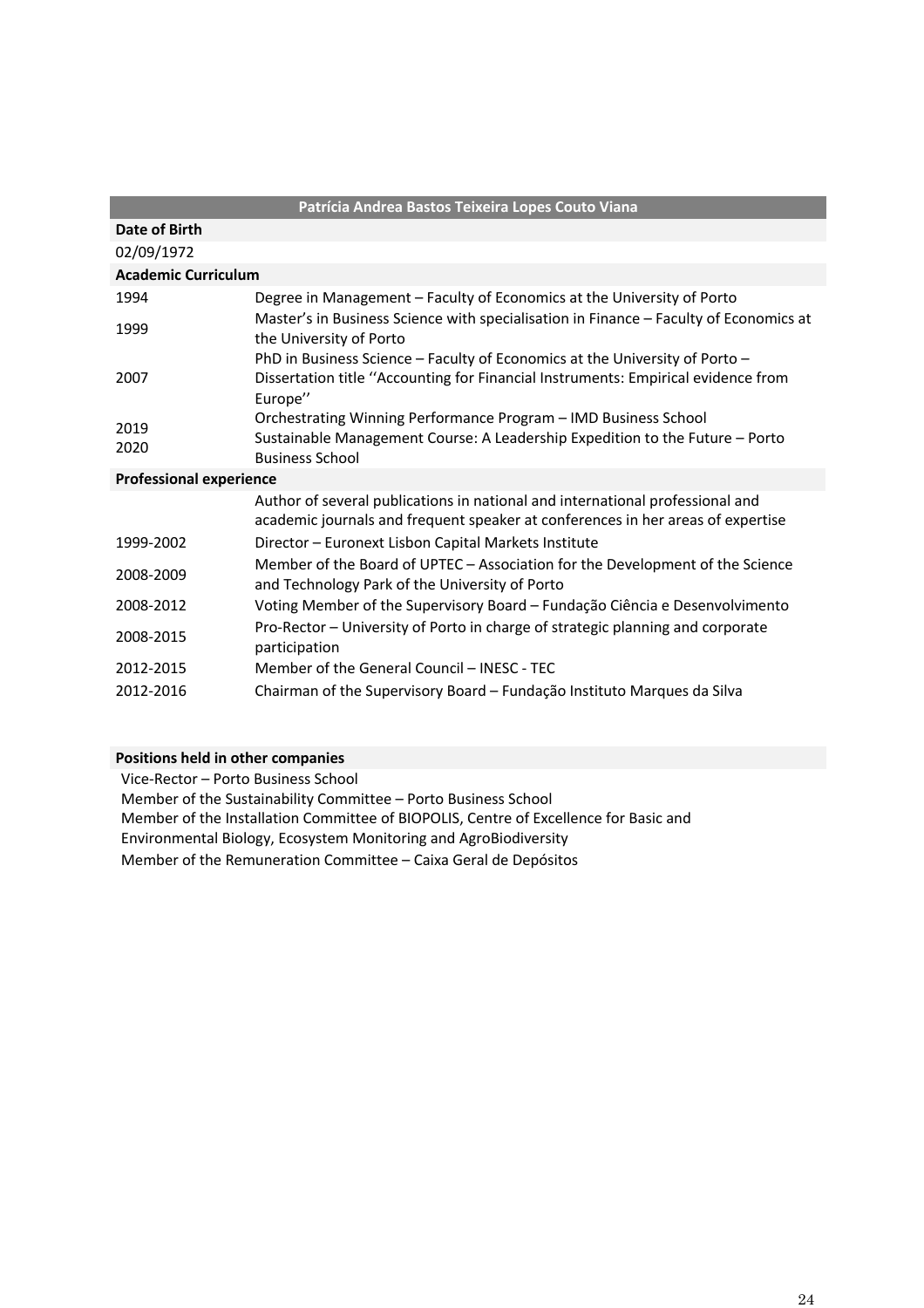| Paulo Cardoso Correia Mota Pinto |                                                                                                                                               |  |  |
|----------------------------------|-----------------------------------------------------------------------------------------------------------------------------------------------|--|--|
| Date of Birth                    |                                                                                                                                               |  |  |
| 18/11/1966                       |                                                                                                                                               |  |  |
| <b>Academic Curriculum</b>       |                                                                                                                                               |  |  |
|                                  | Degree in Law, Master's and PhD in Civil Juridical Sciences, University of Coimbra Law<br>School                                              |  |  |
| <b>Professional experience</b>   |                                                                                                                                               |  |  |
| 1991-1998                        | Legal Adviser - BPI - Banco Português de Investimento                                                                                         |  |  |
| 1998-2007                        | Judge of the Constitutional Court, elected by the Assembly of the Republic                                                                    |  |  |
| 2008-2010                        | Vice-Chairman of the PSD National Policy Committee                                                                                            |  |  |
| 2009-2011                        | Member of the Portuguese Parliament, President of the Parliamentary Commission for<br>Budget and Finance in the XI Legislature                |  |  |
| 2011-2015                        | President of the European Affairs Committee in the XII Legislature                                                                            |  |  |
| 2013-2017                        | Chairman of the Council for the Oversight of the Intelligence Services of the<br>Portuguese Republic, elected by the Assembly of the Republic |  |  |

Professor at the University of Coimbra Law School. He has also lectured and given lectures in the field of private law in other Portuguese and foreign universities (Brazil, Angola, Mozambique, Macau, Spain, Germany, etc.)

Member of several Master's and Doctoral juries, mainly in the area of private law, sometimes as examiner. Author of scientific works (articles and books) mainly in the field of civil law and fundamental rights, and of preliminary drafts of legal diplomas (for example, on the regulations for the sale of consumer goods or home advertising)

Legal consultant and judge-arbitrator. In this latter capacity, he has been chairman or member of ad-hoc arbitration courts, set up at the Commercial Arbitration Centres of the Porto Commercial Association and the Lisbon Commercial Association or at the International Court of Arbitration of the International Chamber of Commerce

Chairman of the Board of the General Meeting of Caixa Geral de Depósitos, S.A.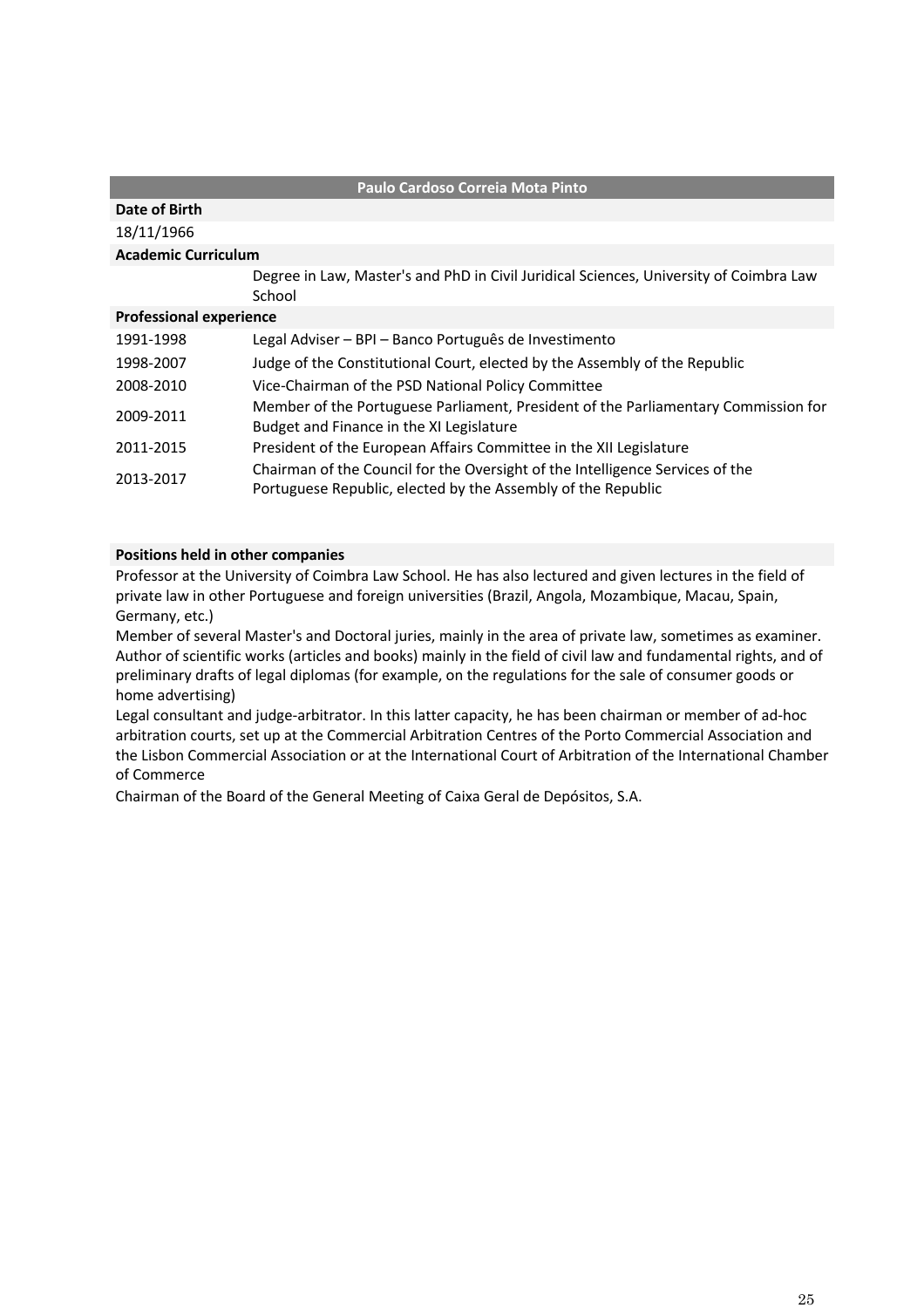#### **ALTERNATE:**

| Ana Luísa Nabais Aniceto da Fonte |                                                                                                                                                                                                                                                                                               |  |
|-----------------------------------|-----------------------------------------------------------------------------------------------------------------------------------------------------------------------------------------------------------------------------------------------------------------------------------------------|--|
| Date of Birth                     |                                                                                                                                                                                                                                                                                               |  |
| 13/08/1978                        |                                                                                                                                                                                                                                                                                               |  |
| <b>Academic Curriculum</b>        |                                                                                                                                                                                                                                                                                               |  |
|                                   | Degree in Business Management and Administration - Faculty of Economics and<br>Management of the Universidade Católica Portuguesa.<br>Advanced Training in Taxation - Universidade Católica Portuguesa.<br>Participation in seminars/events promoted by the OROC and European entities on ESG |  |
| <b>Professional experience</b>    | issues                                                                                                                                                                                                                                                                                        |  |
| 2001                              | Auditor - PricewaterhouseCoopers - PwC                                                                                                                                                                                                                                                        |  |
| 2007                              | Ernst & Young (Mozambique)                                                                                                                                                                                                                                                                    |  |
| 2010-2016                         | Duties at the Porto office of Grant Thornton                                                                                                                                                                                                                                                  |  |
| 2011-2021                         | Lecturing audit modules of the Preparation Course for Chartered Accountants and<br>trainer for several audit training sessions organised by the Portuguese Institute of<br>Statutory Auditors as part of the continuous training of Chartered Accountants                                     |  |
| 2016-2021                         | Collaborated with the technical department of the Portuguese Institute of Statutory<br>Auditors in the revision of regulations applicable to the profession                                                                                                                                   |  |
| <b>Until 2021</b>                 | Representative of the Portuguese Institute of Statutory Auditors in the Young<br>Professionals working group of Accountancy Europe                                                                                                                                                            |  |
| <b>Until 2021</b>                 | Assistant to the Director of the Northern Regional Services of the Portuguese<br>Institute of Statutory Auditors                                                                                                                                                                              |  |
| <b>Until 2021</b>                 | Collaboration with the Portuguese Institute of Statutory Auditors, audit trainer on<br>the preparation course for Admission to the College of Certified Auditors of the<br>Mozambican Order of Accountants and Auditors                                                                       |  |

## **Positions held in other companies**

Partner of the Statutory Auditor – Ana Fonte & Associados.

Member of the Supervisory Board – SDSR – Sports Division SR, S.A

Member of the Statutory Audit Board of the Sociedade Gestora dos Fundos de Pensões do Banco de Portugal, S.A. (Banco de Portugal's Pension Fund Managing Company)

Member of the Statutory Audit Board – MARTIFER, SGPS S.A. (substitute)

Lecturer in auditing on the Degree in Management as well as on the Master's Degree in Auditing and Taxation and on Financial Information and Corporate Performance on the Master's Degree in Management at the Universidade Católica Portuguesa